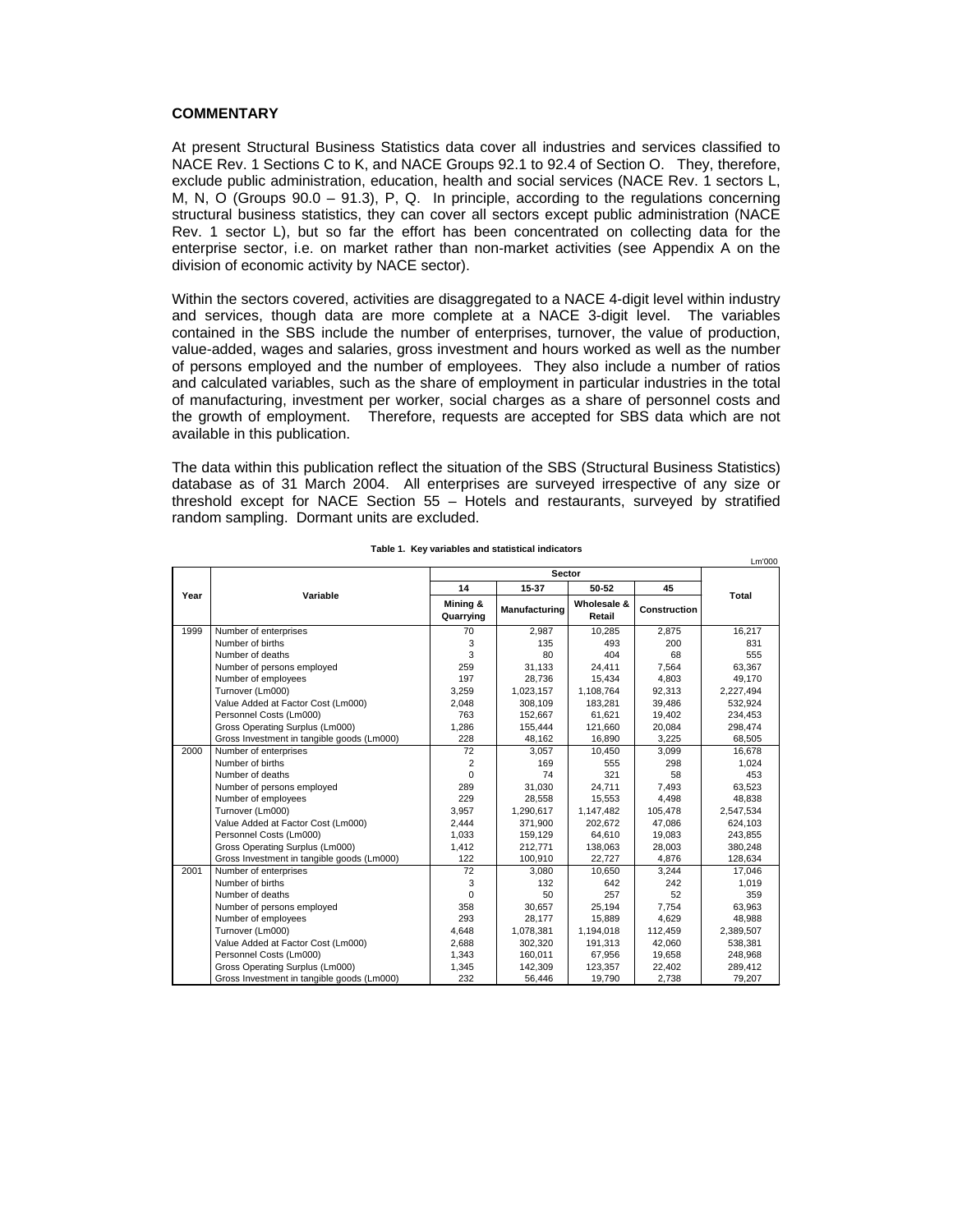The total turnover value of Malta's industry, construction and wholesale and retail trade activities added up to Lm2,389.5 million in 2001 (industry activities include mining and quarrying, manufacturing but excludes electricity, gas and water supply activities) against Lm2,547.5 million obtained during 2000, a decrease of Lm158 million or 6.2 per cent.

|                       | <b>Industry</b> | <b>Construction</b> | Trade | Services (1) |
|-----------------------|-----------------|---------------------|-------|--------------|
| <b>Bulgaria</b>       | 16              | 12                  | 39    | 13           |
| Czech Republic        | 43              | 31                  | 83    | 29           |
| Estonia               | 30              | 35                  | 78    | 44           |
| Cyprus                | 86              | $\cdot$             | 136   | $\cdot$      |
| Latvia                | 22              | 28                  | 58    | 27           |
| Lithuania             | 24              | 15                  | 47    | 18           |
| Hungary               | 62              | 44                  |       | 31           |
| Malta                 | 96              | 34                  | 111   | 50           |
| Poland <sup>(*)</sup> | 52              | 44                  | 136   | 34           |
| Romania               | 13              | 10                  | C     |              |
| Slovenia $(2)$ $(*)$  | 34              | 38                  | 96    | 25           |
| Slovak Republic       | 43              | 26                  | 102   | 19           |

**Table 2. Turnover per person employed (in thousands of EUR), 2000**

(1) Services here only include NACE branches H and I; (2) 1999

Source: Eurostat, Statistics in Focus 21/2003 Theme 4.

(\*) Turnover per employee instead of Turnover per person employed

Table 2 shows that in terms of turnover per person, Cyprus, Malta and Poland registered the highest figures from among the accession countries during 2000. One needs to bear in mind, however, that the accession countries' financial structural business statistics are expressed in current ECU/EUR. Average market conversion rates do not reflect actual purchasing power of the various countries' currencies. The gross operating rate (share of gross operating surplus to turnover) is a useful indicator of success of an economic activity. Table 3 shows that Latvia, Malta and Poland reported the highest operating rates among the accession countries.

|  | Table 3. Gross operating rate (in %), 2000 |  |  |
|--|--------------------------------------------|--|--|
|--|--------------------------------------------|--|--|

|                 | <b>Industry</b> | <b>Construction</b> | Trade | Services (1) |
|-----------------|-----------------|---------------------|-------|--------------|
| <b>Bulgaria</b> | 10              |                     | 3     | 16           |
| Czech Republic  | 12              | 6                   | 4     |              |
| Estonia         | 10              | 5                   | 4     | 16           |
| Cyprus          |                 |                     |       |              |
| Latvia          | 17              | 27                  | 8     | 27           |
| Lithuania       | 8               | 6                   | 4     | 19           |
| Hungary         | 12              | 8                   |       |              |
| Malta           | 15              | 26                  | 14    | 46           |
| Poland          | 15              | 14                  | 7     | 26           |
| Romania         | 6               | 11                  | C     |              |
| Slovenia (2)    | 4               | 4                   | 3     |              |
| Slovak Republic | 9               |                     | 4     | 13           |

(1) Services here only include NACE branches H and I; (2) 1999

Source: Eurostat, Statistics in Focus 21/2003 Theme 4.A5

Moreover, Malta was the most expensive accession country in terms of unit personnel costs. Table 4 shows also that Poland, the Czech Republic, Hungary and the Slovak Republic bore the next most expensive unit personnel costs followed by the Baltic States. Bulgaria and Romania offered the least expensive unit personnel costs among the accession countries.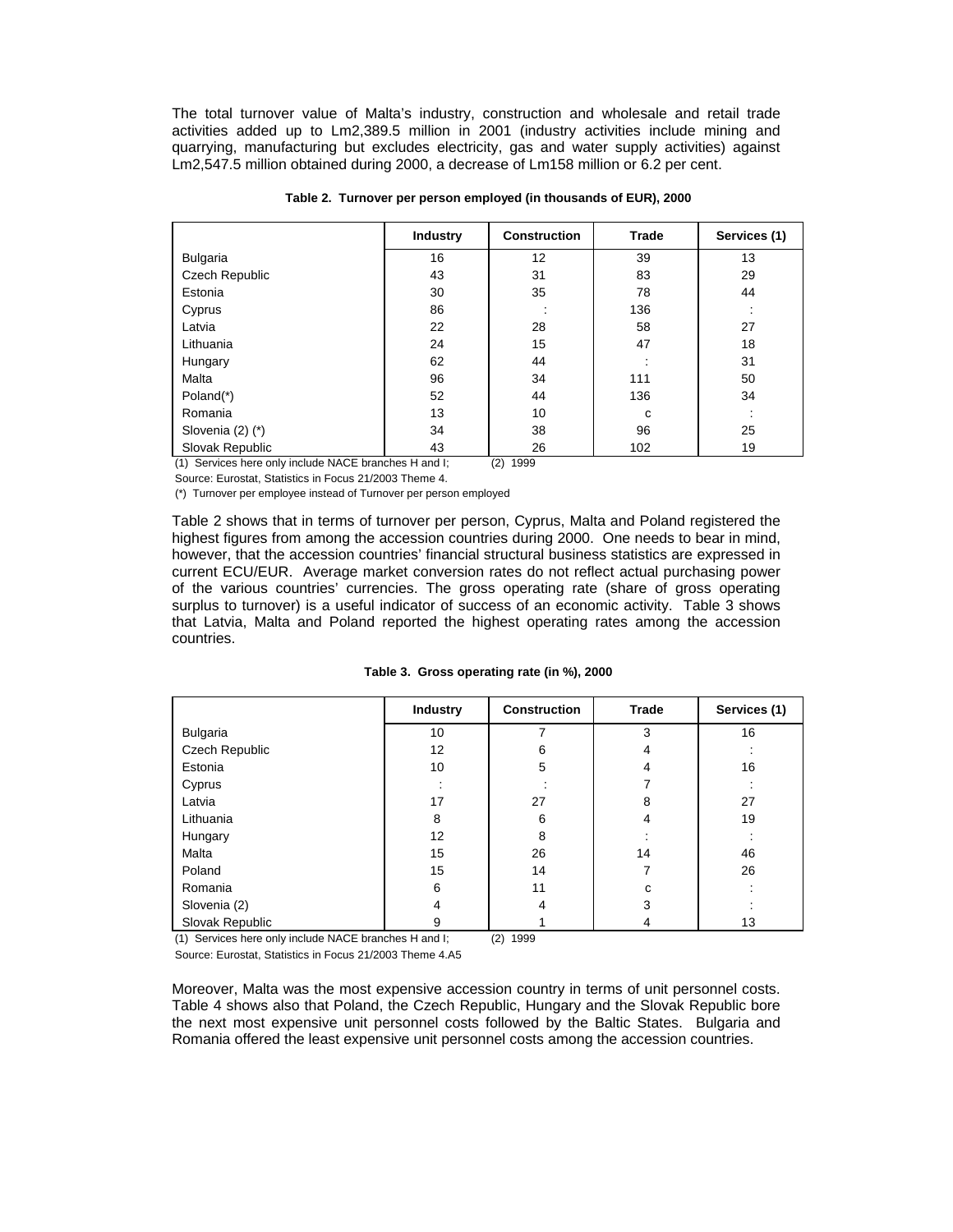**Table 4. Unit personnel costs (in thousands of EUR per employee), 2000**

|                 | <b>Industry</b> | <b>Construction</b> | Trade | Services (1) |
|-----------------|-----------------|---------------------|-------|--------------|
| Bulgaria        | 2               |                     | 2     | 3            |
| Czech Republic  |                 | 6                   | 6     | 6            |
| Estonia         | 5               |                     | 4     | 5            |
| Cyprus          |                 |                     |       |              |
| Latvia          | 4               |                     | 3     |              |
| Lithuania       | 4               | 3                   | 3     |              |
| Hungary         | 6               |                     |       | 6            |
| Malta           | 14              | 10                  | 10    | 11           |
| Poland          | 8               |                     | 69    | 8            |
| Romania         | 3               | 2                   | c     |              |
| Slovenia (2)    |                 |                     |       |              |
| Slovak Republic | 5               |                     | 5     | 5            |

(1) Services here only include NACE branches H and I; (2) 1999

Source: Eurostat, Statistics in Focus 21/2003 Theme 4.

In terms of turnover value, wholesale trade – Lm540.1 million in 2001 against Lm518.7 million in 2000, manufacture of radio, television and communication equipment and apparatus - Lm476.7 million in 2001 against Lm703.1 million in 2000 and retail trade – Lm448.7 million in 2001 against Lm421.7 million in 2000 are the most important. These three together represented 61.3 per cent of total turnover generated during 2001 against 64.5 per cent in 2000.

When the importance of the different industrial activities is calculated on the basis of the number of employed persons, the picture is slightly different.

Whilst the average turnover per head for all industrial and services activities was Lm33,590, activities yielding turnover levels above Lm50 thousand per person employed during 2001 accounted for 52.9 per cent of total turnover and 12.6 per cent of total enterprises.

It is to be noted that SBS employment data are compiled on a different basis from those compiled by the Labour Force Survey (LFS), reflecting the different methods of collecting the basic information, the former being based on data collected directly from enterprises, the latter on a survey of private households. Whereas the SBS data relate to the number employed in local enterprises, the LFS relate to the number of residents in employment in the country, irrespective of whether they work in the country or abroad. Moreover, the LFS essentially counts the number of people in employment irrespective of the number of jobs which they might have, while the SBS counts the number employed in different enterprises and makes no allowance for people who might work in more than one enterprise. In other words, the SBS essentially records jobs, the LFS people.

| <b>SBS</b> relative to<br>$LFS(\%)$ | <b>Total</b> | <b>Industry</b><br>(NACE C to F) | <b>Services</b><br>NACE (G,H,I,K) |
|-------------------------------------|--------------|----------------------------------|-----------------------------------|
| B                                   | $-0.2$       | $-9.9$                           | 7.2                               |
| <b>DK</b>                           | 9.3          | 1.4                              | 15.4                              |
| D                                   | $-13.4$      | $-16.4$                          | $-10.2$                           |
| E                                   | 11.5         | $-6.9$                           | 27.3                              |
| F                                   | $-0.2$       | $-7.2$                           | 5.5                               |
| <b>IRL</b>                          | $-21.7$      | $-38.1$                          | $-8.3$                            |
|                                     | 1.7          | $-2.6$                           | 5.8                               |
|                                     | 66.6         | 61.6                             | 70.3                              |
| <b>NL</b>                           | $-0.6$       | $-14.0$                          | 6.8                               |
| A                                   | $-11.8$      | $-18.6$                          | $-6.0$                            |
| P                                   | $-7.3$       | $-17.9$                          | 6.2                               |
| <b>FIN</b>                          | $-18.9$      | $-14.9$                          | $-22.4$                           |
| S                                   | 2.8          | 4.0                              | 1.9                               |
| UK                                  | 2.5          | $-18.3$                          | 16.6                              |

Difference between SBS and LFS data on number employed in the market economy for 2000 for EU Member States except Greece, for which there are no data, are as follows:

Source: Eurostat. SBS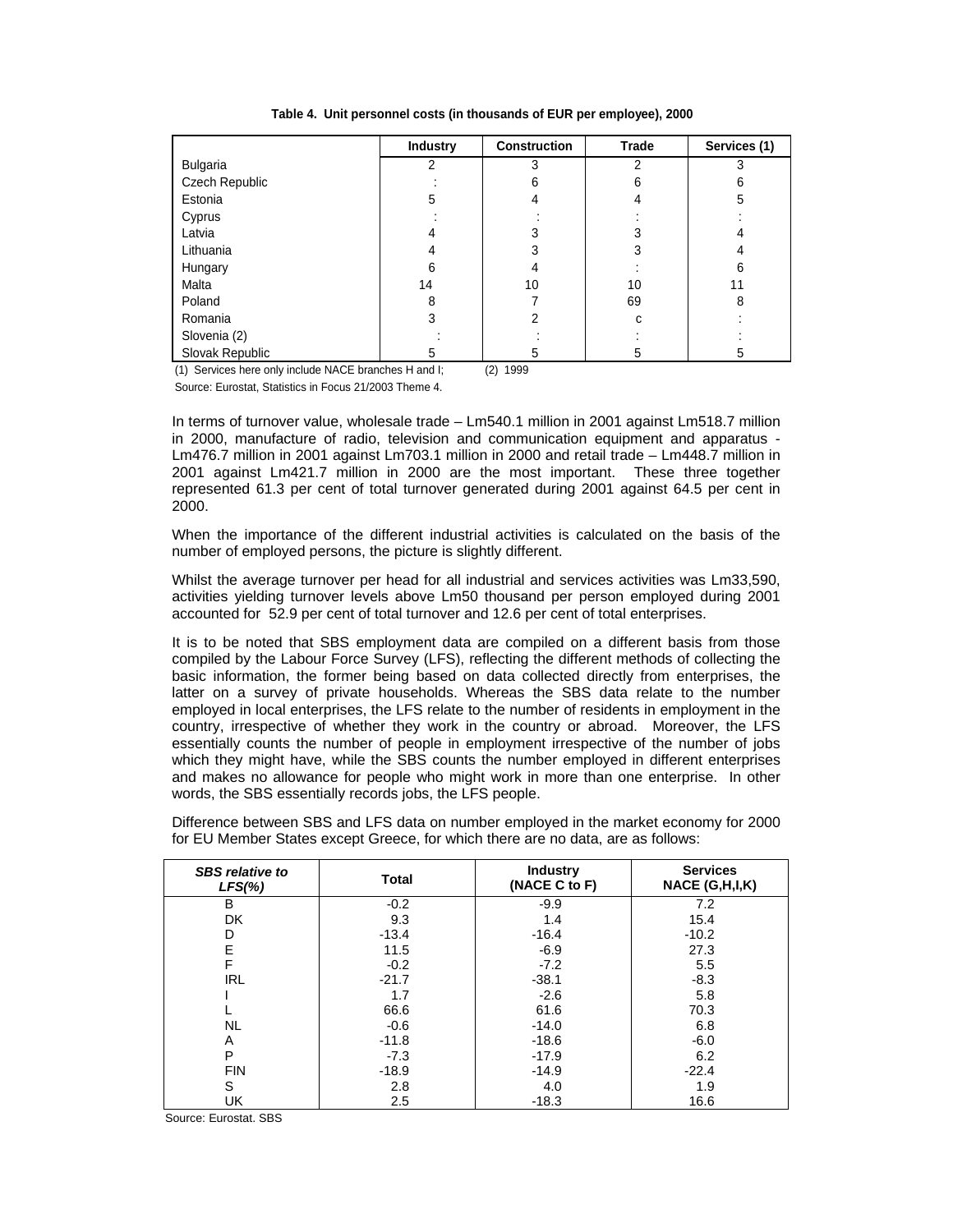The difference between SBS and LFS data for Malta during 2001 was:

Total: +9.2% Industry: -8% Services: +22.5%

Personnel costs in the manufacturing sector increased slightly by 0.6 per cent to Lm160 million in 2001, compared with Lm159.1 million in 2000. This amounts to 52.9 per cent of value added at factor cost. Personnel costs in the construction sector amounted to Lm19.7 million in 2001 against Lm19.1 million recorded in 2000, an increase of Lm0.6 million or 3.1 per cent.

Looking at the personnel costs per employee (unit personnel cost), one can see that they broadly follow each economic activity's level of wages. Shipbuilding and ship repair has the highest wages among all economic activities. Wages in shipbuilding and ship repair are about 34 per cent higher in 2001, than the average for all manufacturing industries.

As already stated, gross operating rate (share of gross operating surplus to turnover) is a useful indicator of success of an economic activity. The manufacture of textiles reports one of the highest operating rates among the economic activities. The manufacture of textiles had a gross operating rate of 30 per cent in 2001, well above the average of the whole manufacturing sector (with an operating rate of 13 per cent). The rest of the economic activities (apart from shipbuilding and ship repair) display identically high gross operating rates of between 7 per cent to 32 per cent. Disparities between various economic activities are pronounced in the manufacturing sector.

Investment is a key factor for maintaining and improving competitiveness. The manufacture of paper and paper products shows one of the highest investment-to-turnover ratios, 26 per cent in 2001. In most other economic activities, gross investment in tangible goods amounts to 5 per cent of turnover or less. These ratios tend to be smaller in economic activities having more rapidly restructured their industry such as the manufacture of food, beverages and tobacco.

In a report by Eurostat 'Business in Europe', it is stated that an alternative way to study the structure of European manufacturing is to look at the geographical concentration of output. A concentration measure can be calculated by the taking the share of the four largest countries in terms of value added for each NACE Group. Looking at the geographical concentration of manufacturing, the ratio of the four largest countries (Germany, France, Italy and the United Kingdom) was above 80 per cent in eight NACE Groups in 2000 (see table 5).

|      |                                                | Largest values |      |      | <b>Largest countries</b> |    |    |     |    |
|------|------------------------------------------------|----------------|------|------|--------------------------|----|----|-----|----|
| 3530 | Aircraft & spacecraft                          | 39.8           | 24.2 | 20.9 | 6.1                      | UK | F  | D   |    |
| 3120 | Electricity distribution & control apparatus   | 63.9           | 12.8 | 8.4  | 6.0                      | D  | F  | UK. |    |
| 2840 | Forging, pressing, stamping & roll forming     |                |      |      |                          |    |    |     |    |
|      | of metal; powder metallurgy                    | 37.0           | 18.7 | 16.8 | 12.3                     | D  | F  |     | UK |
| 2940 | Machine-tools                                  | 51.9           | 17.2 | 8.8  | 6.4                      | D  |    | UK  | F  |
| 3320 | Instruments & appliances for measuring,        |                |      |      |                          |    |    |     |    |
|      | checking, testing, navigating & other purposes | 36.7           | 23.6 | 18.4 | 6.7                      | D  | UK | F   |    |
| 3430 | Parts, accessories for motor vehicles          | 45.5           | 13.5 | 13.2 | 9.4                      | D  | F  | UK  |    |
| 2910 | Machinery for the production & use of          |                |      |      |                          |    |    |     |    |
|      | mechanical power                               | 41.3           | 15.8 | 13.7 | 11.2                     | D  |    | UK  | F  |
| 2970 | Domestic appliances n.e.c.                     | 33.9           | 23.9 | 12.3 | 10.8                     | D  |    | UK  | F  |
| 3410 | Motor vehicles                                 | 45.7           | 17.8 | 8.6  | 5.6                      | D  | F  | UK  |    |
| 2750 | Casting of metals                              | 33.7           | 15.9 | 15.1 | 15.1                     | D  |    | F   | UK |

**Table 5. Geographical concentration of manufacturing, 2000 (cumulative share of the four largest producing countries) (<sup>1</sup> )**

( 1 ) The following NACE Groups are excluded, 15.2, 16.0, 18.1, 18.3, 23.1, 23.2, 28.2, 35.2 and 35.5; only NACE Groups >0.65% if EU manufacturing are included.

Source: Eurostat, Structural Business Statistics (theme 4/sbs/enterpr/ent\_1\_ms)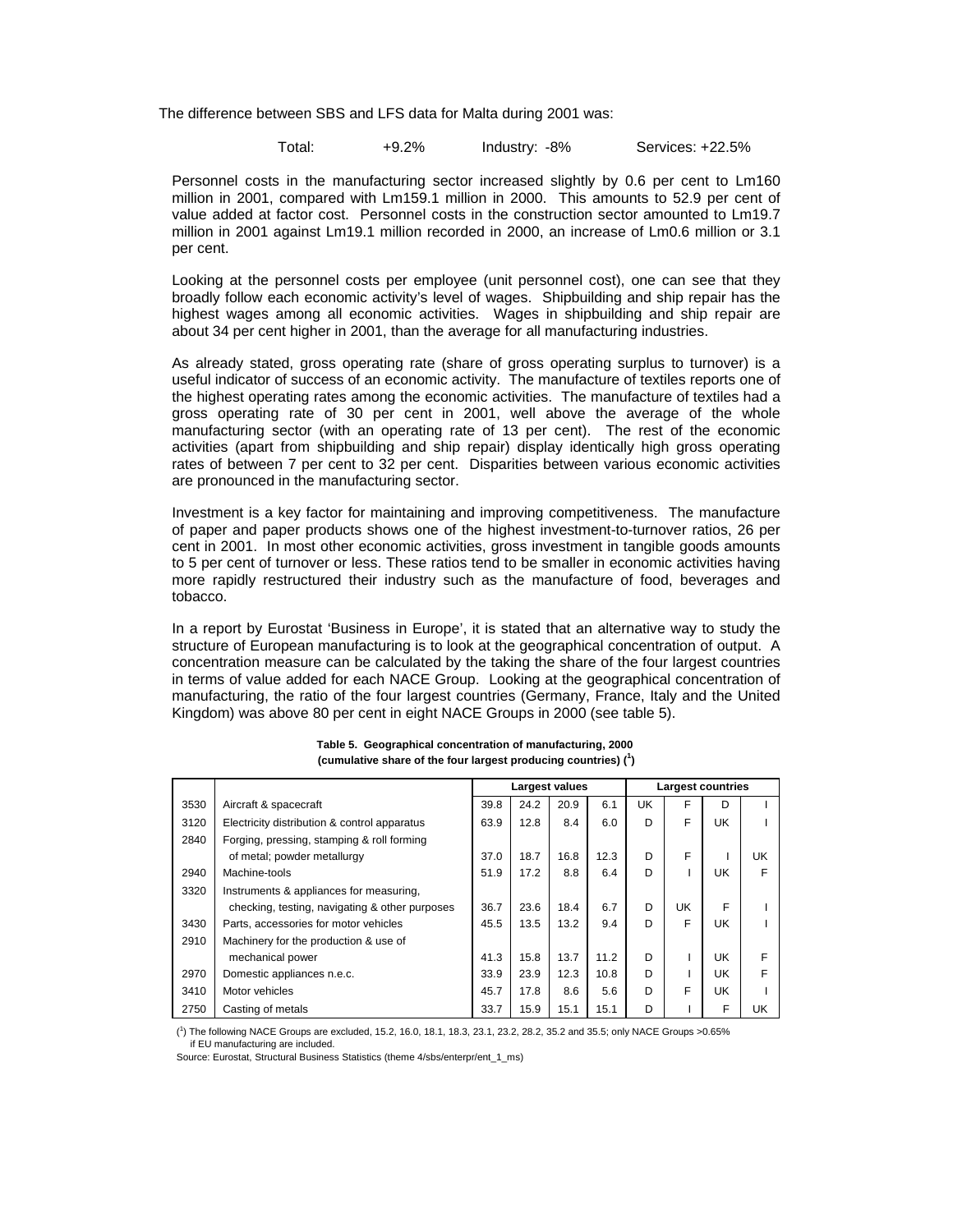The report states that as globalisation widens the horizon for purchasing and production related decision making, it also increases the speed with which information and technology are diffused and ultimately competition spread. Countries that have a dynamic manufacturing industry that can adapt to these new challenges will benefit.

|                                           |                                     | Table 6. Manufacturing specialisation in the Member States, 2000 $(1)$ |                                 |                                              |
|-------------------------------------------|-------------------------------------|------------------------------------------------------------------------|---------------------------------|----------------------------------------------|
| в                                         | <b>DK</b>                           | D                                                                      | EL.                             | Е                                            |
| Accumulators, cells &<br>batteries        | Fish                                | Electricity distribn. & control<br>app.                                | Cement, lime & plaster          | Cement, lime & plaster                       |
| Other first processing of<br>iron & steel | Games & toys                        | Machine tools                                                          | Textile fibres                  | Ceramic tiles & flags                        |
| Other textiles                            | Optical & photographic<br>equipment | Motor vehicles                                                         | Oils & fats                     | Stone                                        |
| F                                         | <b>IRL</b>                          |                                                                        |                                 | <b>NL</b>                                    |
| Aircraft & spacecraft                     | Basic chemicals                     | Ceramic tiles & flags                                                  | Basic iron & steel (ECSC)       | Audio-visual household goods                 |
| Processing of nuclear fuel                | Office machinery &<br>computers     | Motorcycles & bicycles                                                 | Other textiles                  | Oils & fats                                  |
| Steam generators                          | Reproduction of recorded<br>media   | Tanning & dressing of<br>leather                                       | Rubber products                 | Other transport equipment n.e.c.             |
| A                                         | P                                   | <b>FIN</b>                                                             | s                               | UK                                           |
| Railway rolling stock                     | Footwear                            | Pulp, paper & paperboard                                               | Pulp, paper & paperboard        | Aircraft & spacecraft                        |
| Sawmilling & planing of<br>wood           | Knitted & crocheted fabrics         | Sawmilling & planing of<br>wood                                        | Sawmilling & planing of<br>wood | Pesticides & other agro-chemical<br>products |

<sup>1</sup>) Three most specialised manufacturing activities per country; based on NACE Groups and their specialisation ratios in terms of value added at factor cost; excluding recycling; only NACE Groups with a share >0.5% of national manufacturing are included; *Source:* Eurostat, Structural Business Statistics (theme4/sbs/enterpr/ent\_l\_ms)

|              | Largest                  | <b>Second largest</b>       | <b>Third largest</b>      |
|--------------|--------------------------|-----------------------------|---------------------------|
| <b>EU-15</b> | Machinery & equipment    | Food & beverages            | Chemicals                 |
| в            | Chemicals                | Food & beverages            | Basic metals              |
| DK.          | Food & beverages         | Machinery & equipment       | Chemicals                 |
| D            | Machinery & equipment    | Motor vehicles              | Chemicals                 |
| EL           | Food & beverages         | Textiles                    | Coke, petroleum & nuclear |
| Е            | Food & beverages         | <b>Fabricated metals</b>    | Chemicals                 |
| F            | Food & beverages         | Chemicals                   | <b>Fabricated metals</b>  |
| <b>IRL</b>   | Chemicals                | Food & beverages            | Publishing & printing     |
|              | Machinery & equipment    | <b>Fabricated metals</b>    | Food & beverages          |
|              | <b>Basic metals</b>      | Rubber & plastics           | <b>Fabricated metals</b>  |
| <b>NL</b>    | Food & beverages         | Chemicals                   | Publishing & printing     |
| A            | Machinery & equipment    | Coke, petroleum & nuclear   | Food & beverages          |
| P            | Food & beverages         | Other non-metallic minerals | <b>Textiles</b>           |
| <b>FIN</b>   | Radio, TV, communication | Pulp and paper              | Machinery & equipment     |
| s            | Motor vehicles           | Machinery & equipment       | Pulp and paper            |
| UK           | Food & beverages         | Publishing & printing       | Chemicals                 |

## **Table 7. Three largest manufacturing activities, 2000 (1 )**

Tubes Publishing<br>equipment Tubes Publishing

products

( 1 ) Based on value added for NACE Divisions 15 to 37; estimates.

Sports goods **Other wood products** Telecommunications

Source: Eurostat, Structural Buisness Statistics (theme4/sbs/enterpr/ent\_1\_ms)

Moreover, the geographical concentration of manufacturing, as shown in table 6 provides information on the three most specialised manufacturing activities per country, based on NACE Groups and specialization ratios in terms of value added at factor cost. The general trend is to see a higher level of specialisation in a limited number of activities for smaller countries. For example, Denmark is specialised in games and toys, Ireland in office machinery and computers, Austria in sports goods (notably winter sports), Portugal in footwear and certain wood processing activities. Table 7 presents the three largest manufacturing activities for each Member State in absolute terms, based on value added.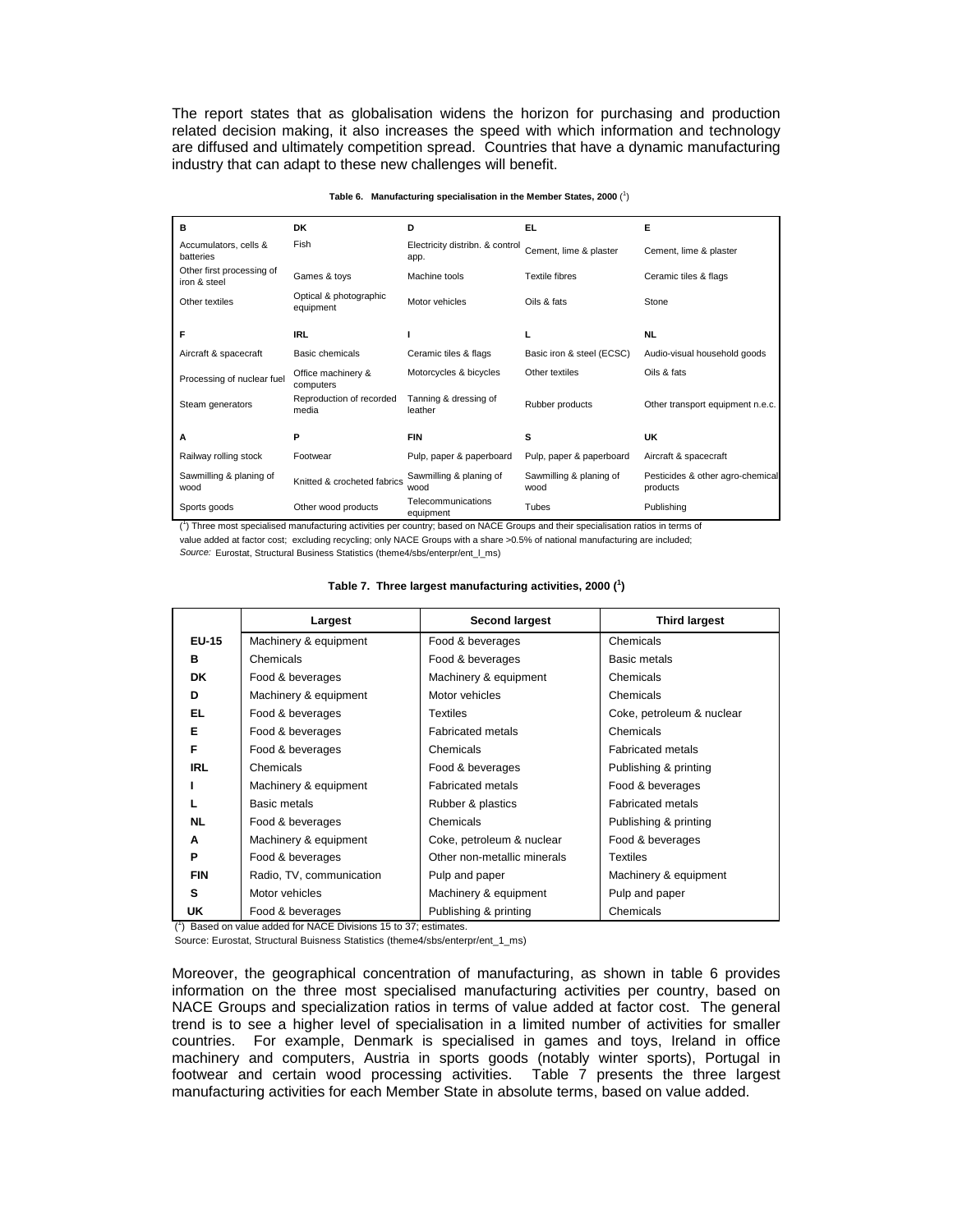Turning to the local scene, the manufacturing sector (NACE Section D) of the Maltese economy generated Lm302.3 million of value added in 2001 against Lm371.9 million in 2000.

The structure of the EU and Malta's manufacturing sector is provided in table 8.

|                                                   | <b>NACE Rev. 1</b>   | EU           | Malta |      |      |  |
|---------------------------------------------------|----------------------|--------------|-------|------|------|--|
| <b>Economic activity</b>                          |                      | 2000         | 1999  | 2000 | 2001 |  |
| Food, beverages and tobacco                       | Subsection DA        | $11.3^{(1)}$ | 18.2  | 13.9 | 15.9 |  |
| Textiles, clothing, leather and footwear          | Subsection DB and DC | 4.5          | 11.3  | 10.3 | 12.6 |  |
| Wood, paper, publishing and printing              | Subsection DD and DE | 10.4         | 8.0   | 6.8  | 8.4  |  |
| Coke, refined petroleum products and nuclear fuel | Division 23          | 2.2          | 0.1   | 0.0  | 0.1  |  |
| Chemicals, rubber and plastic                     | Subsection DG and DH | 16.2         | 9.8   | 9.0  | 10.2 |  |
| Non-metallic mineral products                     | Division 26          | 4.4          | 3.3   | 2.9  | 3.0  |  |
| Metals                                            | Division 27          | 4.2          | 0.2   | 0.1  | 0.2  |  |
| Metal products                                    | Division 28          | 7.6          | 2.6   | 2.4  | 3.3  |  |
| Machinery and equipment n.e.c.                    | Division 29          | 10.5         | 2.0   | 1.4  | 1.8  |  |
| Electrical machinery and electronics              | Subsection DL        | 13.7         | 30.6  | 40.8 | 30.3 |  |
| Transport equipment                               | Subsection DM        | 12.0         | 4.6   | 3.6  | 5.5  |  |
| Other manufacturing industries                    | Division 36          | $2.9^{(1)}$  | 9.2   | 8.5  | 8.3  |  |
| Recycling                                         | Division 37          | 0.1          | 0.2   | 0.3  | 0.4  |  |

**Table 8. Share of manufacturing value added in the EU and Malta (%)**

 $(1)$  Estimate

Source: Eurostat. Structural Business Statistics (theme4/sbs)

The fastest growing activity (as measured by share in value added at factor cost) during 2001 was recycling, with average growth rate of 41.6 per cent per annum between 1999 and 2001. Among the remaining activities, the manufacture of textiles, clothing, leather and footwear, metal products and transport equipment, increased their share of manufacturing value added between 1999 and 2001.

The number of active enterprises in the manufacturing sector was 3,080 during 2001 against 2,987 in 1999 and 3,057 in 2000, with small businesses in the majority.

The average size of enterprise is the micro enterprise with less than 5 persons employed. The figure for enterprise density (number of enterprises per 10,000 inhabitants in the population) was 80.2 during 2001. A further analysis of the manufacturing sector shows a predominance of micro-enterprises (with less than 5 persons employed) in the 15 main activities of the sector. In most activities more than 90 per cent of enterprises in manufacturing employ between 1 and 5 persons. The absolute number of enterprises in food manufacture is the highest of all manufacturing activities.

Although micro-enterprises are most numerous in manufacturing activities, the larger enterprises (with 50 or more persons employed) provide a substantial number of jobs in various manufacturing activities.

With regard to turnover, the pattern in the manufacturing sector is similar to that of employment: a small number of large enterprises generates a substantial part of the sector's turnover.

Table 9 gives an overview of the productivity per capita values reached in the different size classes of various economic activities including the manufacturing sector. The values measuring simple labour productivity (also called apparent labour productivity) are obtained by dividing value added by the total number of persons employed.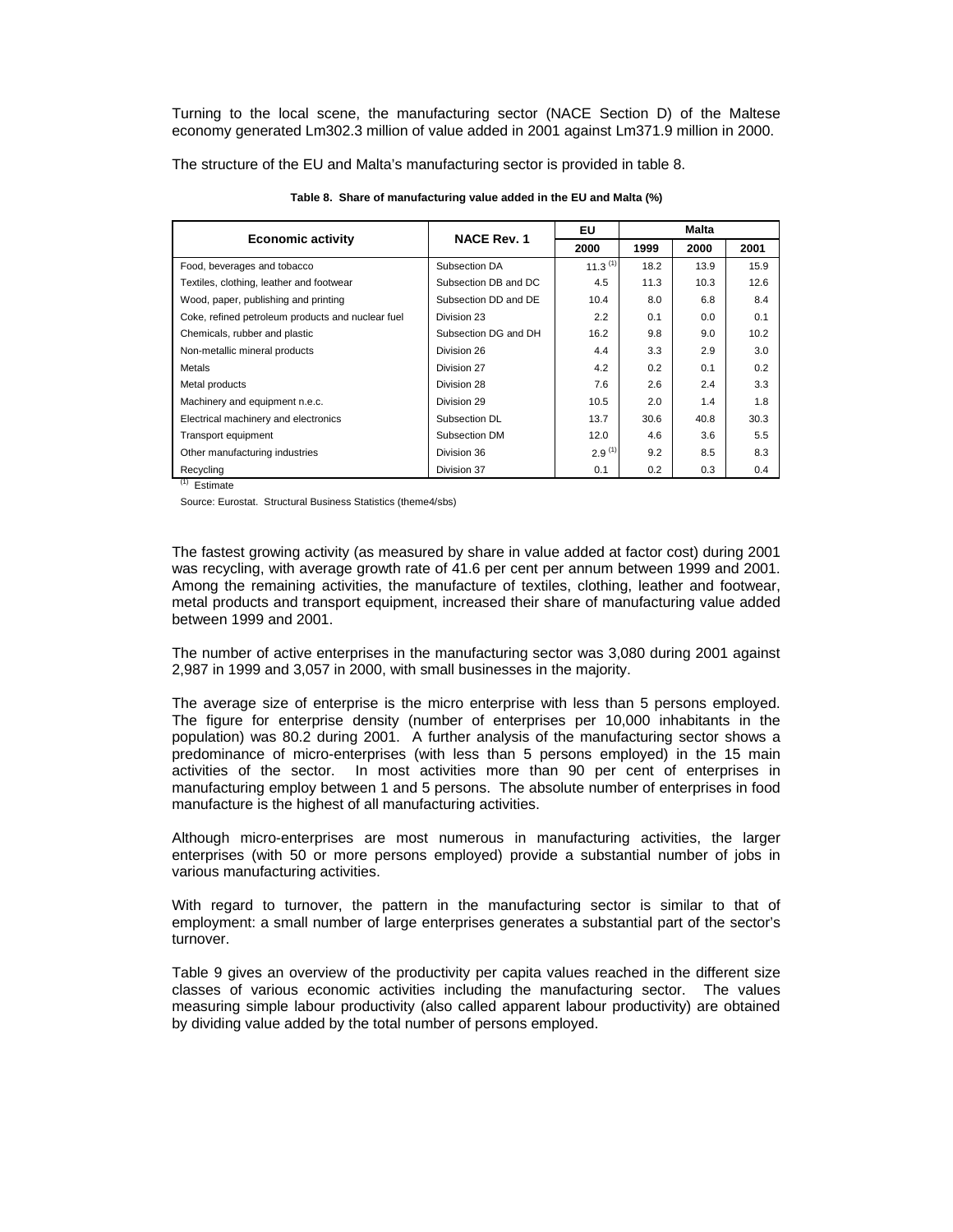|      |                                            | <b>Employment size</b> |          |              |         |                |                |                |                    |
|------|--------------------------------------------|------------------------|----------|--------------|---------|----------------|----------------|----------------|--------------------|
| Year | Variable                                   | large                  |          | medium       |         | small<br>micro |                |                | <b>Grand Total</b> |
|      |                                            | 250 plus               | 050-099  | 100-249      | 000-005 | 006-009        | 010-019        | 020-049        |                    |
| 1999 | Number of enterprises                      | 17                     | 41       | 32           | 2.403   | 200            | 180            | 114            | 2.987              |
|      | Number of births                           | $\Omega$               | 1        | $\mathbf{1}$ | 124     | 5              | 3              |                | 135                |
|      | Number of deaths                           | $\Omega$               | $\Omega$ | $\mathbf{1}$ | 74      | $\overline{2}$ | $\overline{a}$ |                | 80                 |
|      | Number of persons employed                 | 12,330                 | 2.699    | 4.850        | 3.825   | 1,431          | 2,478          | 3.520          | 31,133             |
|      | Number of employees                        | 12,330                 | 2,699    | 4,850        | 1,582   | 1,343          | 2,417          | 3,515          | 28,736             |
|      | Turnover (Lm000)                           | 606.554                | 61.459   | 146.699      | 45.926  | 23.690         | 44.863         | 93.965         | 1,023,157          |
|      | Value Added at Factor Cost (Lm000)         | 147,339                | 25,398   | 54.224       | 19,289  | 10,202         | 18,891         | 32.766         | 308,109            |
|      | Personnel Costs (Lm000)                    | 79.152                 | 13.167   | 24,970       | 5.142   | 4.608          | 9.797          | 15.830         | 152,667            |
|      | Gross Operating Surplus (Lm000)            | 68.187                 | 12.231   | 29,255       | 14.146  | 5,596          | 9,093          | 16,936         | 155,444            |
|      | Gross Investment in tangible goods (Lm000) | 26,718                 | 2,031    | 7,910        | 1,241   | 823            | 3,761          | 5,679          | 48,162             |
| 2000 | Number of enterprises                      | 17                     | 44       | 28           | 2,481   | 213            | 157            | 117            | 3,057              |
|      | Number of births                           | $\Omega$               | 0        | $\Omega$     | 160     | 6              | 3              | $\Omega$       | 169                |
|      | Number of deaths                           | $\Omega$               | $\Omega$ | $\Omega$     | 65      | 5              | $\overline{2}$ | $\overline{2}$ | 74                 |
|      | Number of persons employed                 | 12.732                 | 3.033    | 4.179        | 3.848   | 1.536          | 2.155          | 3.547          | 31,030             |
|      | Number of employees                        | 12.732                 | 3.033    | 4.179        | 1,503   | 1,439          | 2.132          | 3,540          | 28,558             |
|      | Turnover (Lm000)                           | 882,803                | 60.442   | 131.170      | 44,258  | 23,065         | 41.330         | 107.548        | 1,290,617          |
|      | Value Added at Factor Cost (Lm000)         | 216.539                | 24.610   | 50.941       | 19,211  | 9.435          | 17.085         | 34.077         | 371,900            |
|      | Personnel Costs (Lm000)                    | 85.165                 | 15,759   | 22,630       | 5,021   | 5,013          | 9,028          | 16,513         | 159,129            |
|      | Gross Operating Surplus (Lm000)            | 131,375                | 8,852    | 28,310       | 14,190  | 4,422          | 8,057          | 17,565         | 212,771            |
|      | Gross Investment in tangible goods (Lm000) | 81,339                 | 3,136    | 7,370        | 1,357   | 1,023          | 2,819          | 3,865          | 100,910            |
| 2001 | Number of enterprises                      | 18                     | 40       | 25           | 2,519   | 219            | 147            | 112            | 3,080              |
|      | Number of births                           | <sup>0</sup>           |          | $\Omega$     | 126     |                |                | $\Omega$       | 132                |
|      | Number of deaths                           | U                      | 0        | $\Omega$     | 47      |                | 0              | $\overline{2}$ | 50                 |
|      | Number of persons employed                 | 13,234                 | 2.741    | 3,761        | 3.874   | 1,589          | 2,008          | 3,450          | 30,657             |
|      | Number of employees                        | 13,234                 | 2.741    | 3,761        | 1,532   | 1,491          | 1,975          | 3,443          | 28,177             |
|      | Turnover (Lm000)                           | 662.418                | 66.164   | 134.626      | 45,594  | 28.897         | 43.941         | 96.742         | 1,078,381          |
|      | Value Added at Factor Cost (Lm000)         | 152,679                | 23,897   | 47,213       | 18,619  | 10,415         | 15,632         | 33,865         | 302,320            |
|      | Personnel Costs (Lm000)                    | 86.617                 | 14,627   | 22,129       | 5,195   | 5,585          | 9,043          | 16,814         | 160,011            |
|      | Gross Operating Surplus (Lm000)            | 66,062                 | 9,270    | 25,084       | 13,424  | 4,829          | 6,589          | 17,051         | 142,309            |
|      | Gross Investment in tangible goods (Lm000) | 36,926                 | 3,515    | 6,051        | 2.323   | 2,486          | 1,312          | 3,833          | 56,446             |

**Table 9. Selected data by size of enterprise for the manufacturing sector**

Data show that the manufacturing sector records higher labour productivity values than the other industrial activities. This can be explained by the characteristics of the activity itself, which is more capital intensive than the other activities. Table 10 shows that Cyprus, Malta and Poland showed the highest figures in terms of apparent labour productivity among the accession countries during 2000. One needs to bear in mind however, that the accession countries' financial structural business statistics are expressed in current ECU/EUR. Average market conversion rates do not reflect the actual purchasing power of the various accession countries' currencies.

**Table 10. Apparent labour productivity (in thousands of EUR per person employed), 2000**

|                      | <b>Industry</b> | <b>Construction</b> | <b>Trade</b> | Services $(^1)$ |
|----------------------|-----------------|---------------------|--------------|-----------------|
| <b>Bulgaria</b>      |                 | 3                   | 2            |                 |
| Czech Republic       | 11              | 6                   |              | 8               |
| Estonia              | 8               | 6                   | 8            | 12              |
| Cyprus               | 31              |                     | 23           |                 |
| Latvia               | 8               | 11                  |              | 12              |
| Lithuania            | 6               | 4                   | 5            |                 |
| Hungary              | 13              | 8                   |              | 13              |
| Malta                | 27              | 15                  | 21           | 33              |
| Poland(*)            | 15              | 13                  | 16           | 16              |
| Romania              | 4               | 3                   | c            |                 |
| Slovenia $(2)$ $(*)$ | 15              | 12 <sup>2</sup>     | 15           | 14              |
| Slovak Republic      | 9               | 5                   | 9            | 8               |

( 1 ) Services here only include NACE branches H and I; (2) 1999

(\*) Apparent labour productivity computed usind no. of employees instead of no. of persons employed.

Source: Eurostat, Statistics in Focus 21/2003 Theme 4.

The food manufacture activity has the lowest labour productivity of all activities. However, it should be borne in mind that the higher number of part-time workers and working owners in some activities influences these values.

Larger enterprises (50 or more persons employed) generally record the highest labour productivity in all manufacturing activities, which is assumed to be due to their rationalisation capacity.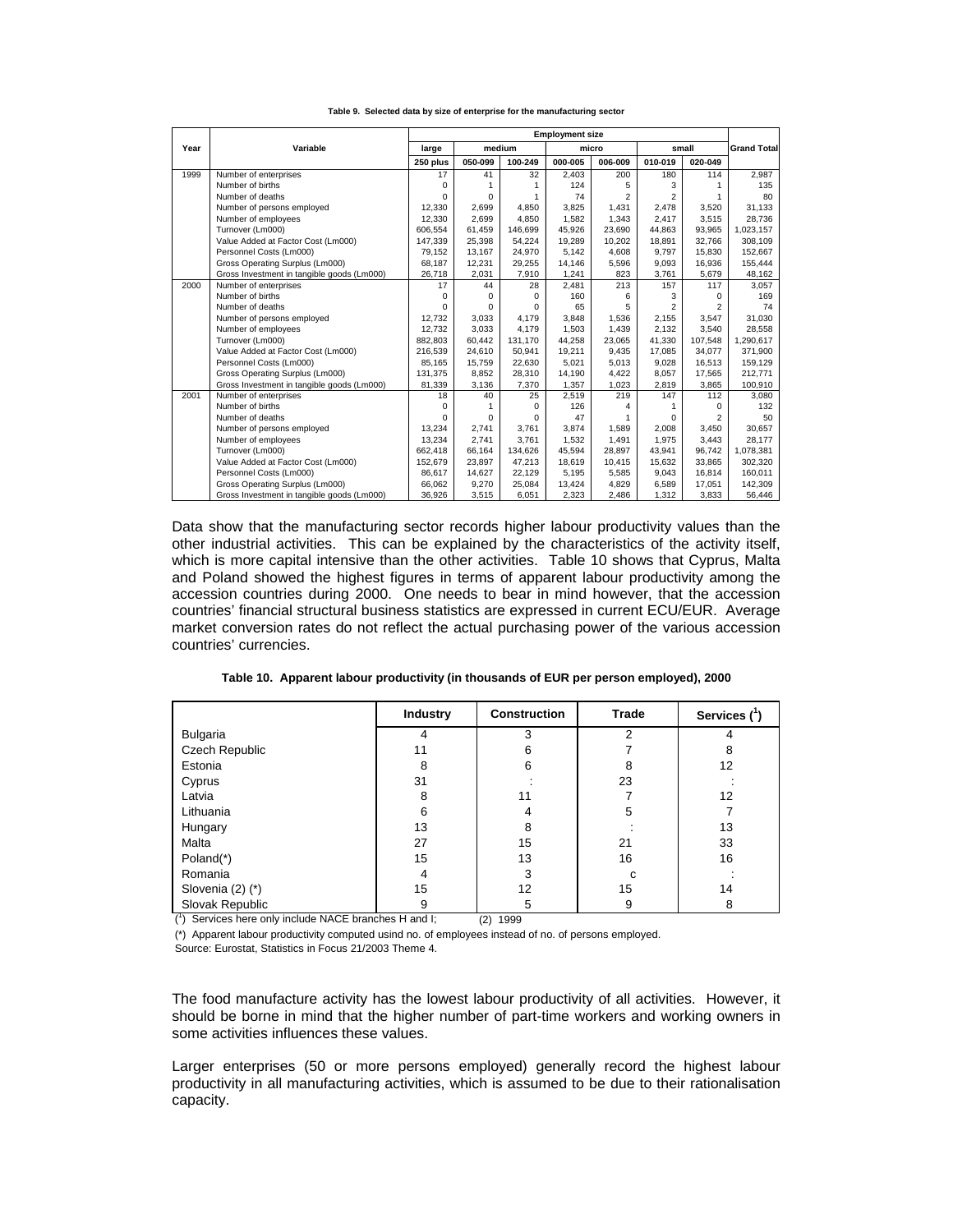'Statistics in focus – The construction industry in the EU (Theme  $4 - 25/2003$ ) reports that close to 10 million people were employed in the construction industry (NACE Section F) in the EU in 2000, according to the Structural Business Statistics (SBS). This represents almost 11% of the total number employed in the enterprise sector NACE Sections C to K excluding J, a larger proportion than in the US (around 8 per cent) but a smaller one than in Japan (13 per cent). Construction accounts for a smaller share of value added in the EU than of employment – only just over 8 per cent of the total generated in the enterprise sector in 2000 – reflecting the relatively low level of productivity per person employed (see chart 1)



Source: Eurostat; Japan Statistics Bureau, US Bureau of Labour Statistics.

There were about 7,754 people employed in the construction industry (NACE Section F) in Malta during 2001 against 7,493 in 2000 and 7,564 in 1999. Just over half of all those employed in the construction industry worked in the building and civil engineering sector in 2001. A large number of those working in the construction industry tend to be self-employed rather than employees. The self employed represented some 40.3 per cent of the total number employed in the construction industry in 2001 as compared with just under 40 per cent of the total employed in 2000. Enterprises employing 50 or more persons in 2001 numbered 12 whilst those employing less than 50 persons are in excess of 3,200.

Value added per person employed in construction (per capita productivity) was significantly lower than in other activities. In most instances, this reflects the limited scope for mechanisation and for increasing the capital intensity of production in the many occupations of this industrial sector. Investment per worker in construction, according to the Structural Business Survey, was only 19 per cent the overall level in manufacturing during 2001. Average turnover per enterprise during 2001 was estimated at Lm34,667. The number of enterprise births registered in 2001 was 242 whilst enterprise deaths numbered 52 against 298 and 58 respectively registered during 2000.

The relatively low level of labour productivity in construction is reflected in relatively low wage levels. In 2001, average wages per employee (unit personnel cost) in construction were 25.2 per cent lower than in total manufacturing. The lower capital-intensity of production in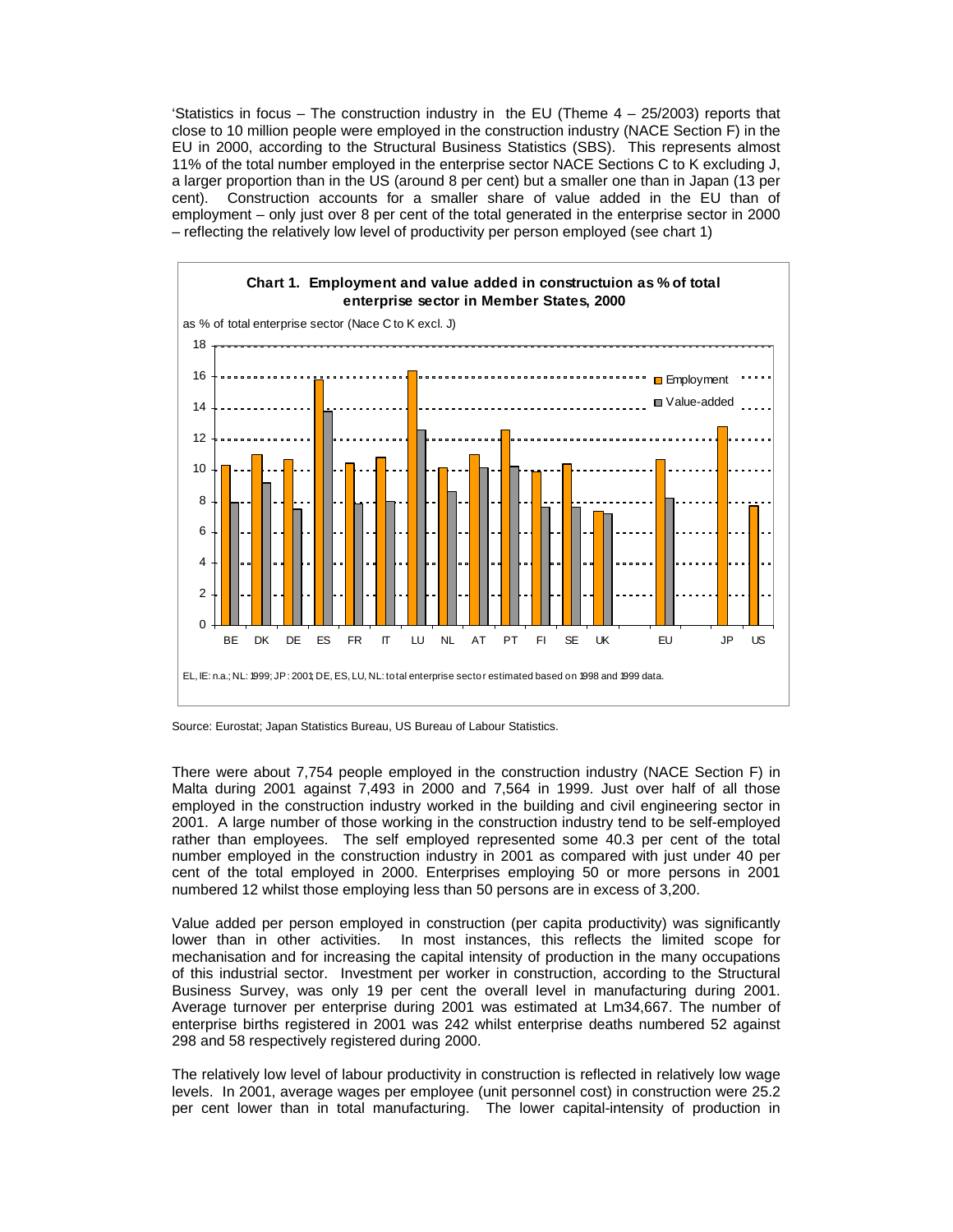construction than in manufacturing, therefore, is a factor underlying both the lower productivity and the higher wage share.

An indication of developments in the construction industry over time can be obtained from Structural Business Statistics divided by industrial branch. The value added of the construction sector during 2001 decreased by Lm5 million or 11 per cent to Lm42.1 million against Lm39.5 and Lm47.1 obtained in 1999 and 2000 respectively. A negative growth also results in gross operating surplus during 2001 (Lm22.4 million) when compared with Lm20.1 million and Lm28 million registered in 1999 and 2000 respectively. These negative trends registered by the construction sector in value added and gross operating surplus were mainly due to an increase in material purchases during 2001 which rose by an estimated Lm11.9 million to Lm63.6 million against purchases amounting to Lm51.7 million in 2000. Personnel costs amounted to Lm19.7 million in 2001 against Lm19.1 million paid in 2000. Estimated personnel costs per head remained about the same, at Lm4,247 in 2001 against Lm4,243 in 2000.

Services activities account for a substantial proportion of the total economic activity in every country, whether in terms of the contribution of the sector to the gross domestic product or in terms of its share to total employment. These activities are widely scattered within a country and the economic function they perform in channeling the flow of goods and services from the producer to the consumer is of great significance.

It should be noted that there has already been a rapid improvement in data availability for services during the last few years and most EU Member States now compile annual statistics for the majority of the service activities. At the national level, the SBS data for services activities started with reference year 1999, and from experience it is generally easier to compile activity and product statistics about goods/merchandise than it is to collect information relating to knowledge or information-based services. Therefore, it will take a number of years to build up a robust time-series and considerable work still needs to be done in the area of product statistics for services.

The increasing importance of the services sector may in part be attributed to industrial manufacturers switching from in-house supply to demanding external services from specialist suppliers (for example, management, financial, information and technology services, training, security, catering and cleaning), a phenomenon that is often referred to as out-sourcing. According to a study on the EU's business economy, '*there are a number of theories that explain why this trend has developed in recent years. Firstly, changes in the structure of Europe's economy favour the services sector, as efficient organization, hightechnological know-how, innovation, brand creation and customized services figure amongst sources of competitive advantage. It is also pointed out that the manufacturing sector has been restructured, with high wages and increasingly free trade driving out price sensitive segments of production to lower labour cost regions of the world. Finally, the demand for manufactured goods is affected by physiological limits to further consumption (for example, food). As a result, many EU markets for manufactured goods are saturated, presenting little opportunity for rapid growth. On the other hand, the income elasticity of demand for immaterial sources of well-being is thought to be much higher and so as disposable income rises, consumers tend to devote an increasing share of their expenditure to services'.* 

A traditional and still common model of distribution involves one or several wholesalers and retailers intervening at various stages between a product leaving the manufacturer and reaching the final consumer. However, some large manufacturers undertake their own wholesaling and retailing and these enterprises may only rely on traditional distributors for order processing and/or delivery. Distribution is undergoing structural changes, partly through the adoption of information technologies, and this has an impact on part of the workforce for whom technical skills requirements have increased.

In comparison with other economic activities, distributive trades record a high turnover per person employed. The high turnover per person employed in distributive trades can be explained by the fact that turnover includes the value of goods purchased for resale, except in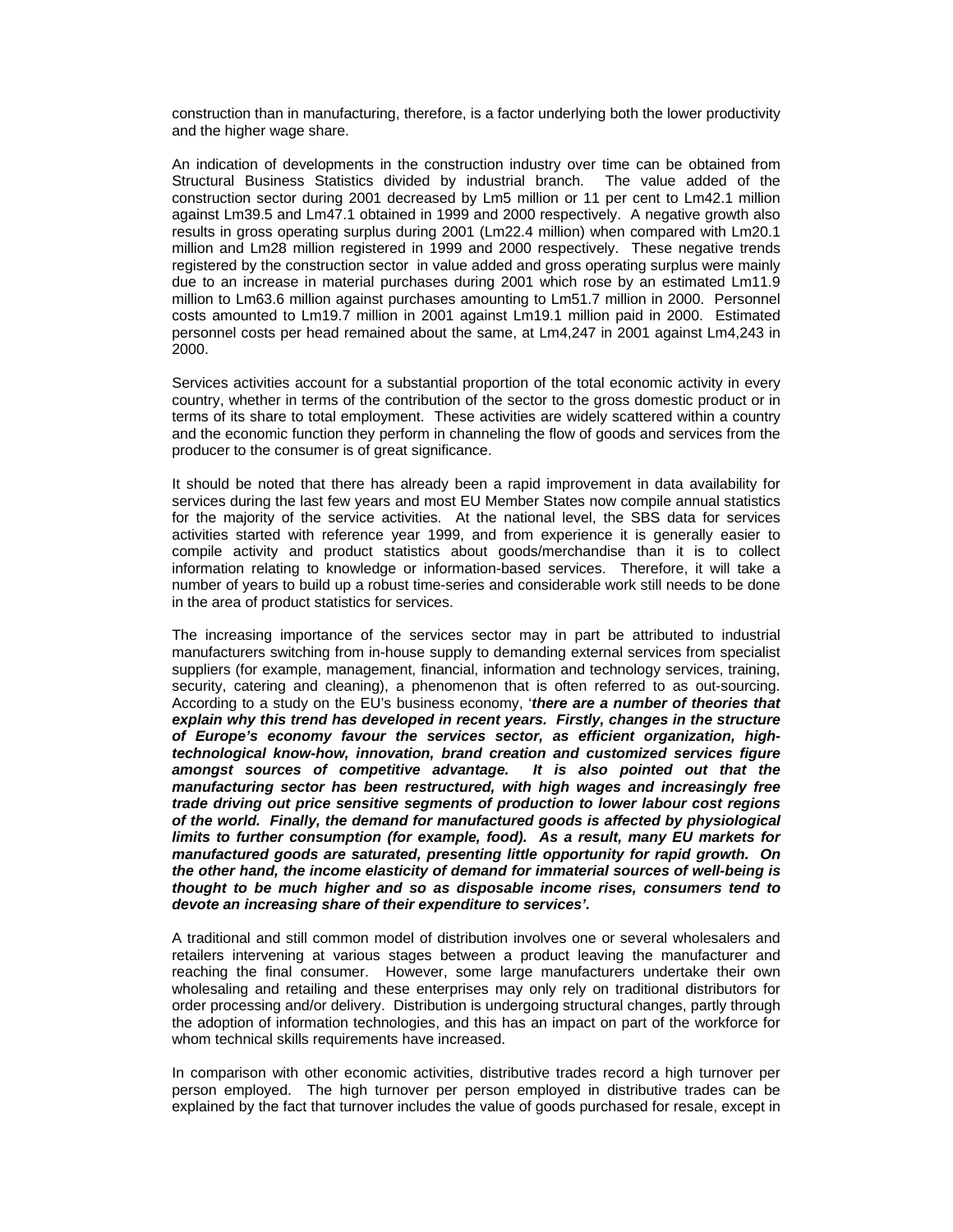some specific 'service' activities (e.g. repair activities), which are also classified in distributive trades. Differences are evident in turnover per person employed and apparent labour productivity (valued added per person employed) across the three main activities that make up distributive trades.

It is normal that wholesaling shows the highest values for both indicators and retailing the lowest. This is due mainly to the different natures of the two activities: enterprises engaged in wholesaling tend to be more capital-intensive and more highly automated, while retailing is more labour-intensive, so that labour productivity tends to be lower. The motor trade values for these two indicators are generally between those of the other two activities.

Distributive trades is a sector where investments are not particularly high in comparison, for example, industrial activities. The distributive trades sector is the link between industrial producers of goods and end-users, be they private enterprises, public administrations or consumers. Like most sectors of the economy, the sector faces a number of challenges, which include the effects of the introduction of information and communication technologies, which are in the process of revolutionising storage facilities, logistics and delivery schedules. According to a Eurostat report 'Structure of the distributive trades sector' the number of active enterprises in the distributive trades sector of the EU totaled some 4.5 million enterprises in 2000 which together generated EUR 5.7 billion of turnover, employing around 22 million persons. Retail trade accounted for 59 per cent of the enterprises operating in this sector, while generating 28 per cent of turnover. On the other hand, 27 per cent of all enterprises operated within the wholesale trade sector, generating as much as 55 per cent of total turnover, while motor trade accounted for a relatively small share of total activity, with 13 per cent of the total number of enterprises and 16 per cent of turnover (see table 11).

|                                                                                                                                                                             | $EU-15$ $(')$ | в                                         | DK   | D                                      | EL. | Е     | F     | <b>IRL</b> |         |     | <b>NL</b> | А    | Р          | <b>FIN</b> |       | UK    |
|-----------------------------------------------------------------------------------------------------------------------------------------------------------------------------|---------------|-------------------------------------------|------|----------------------------------------|-----|-------|-------|------------|---------|-----|-----------|------|------------|------------|-------|-------|
|                                                                                                                                                                             |               | Motor trade (NACE Division 50)            |      |                                        |     |       |       |            |         |     |           |      |            |            |       |       |
| Number of enterprises (thousands) (2)                                                                                                                                       | 568.5         | 20.3                                      | 8.7  | 62.1                                   |     | 72.3  | 80.6  |            | 4 159.2 | 0.9 | 23.4      | 7.8  | 29.6       | 9.1        | 18.9  | 71.6  |
| Turnover (EUR billion) (3)                                                                                                                                                  | 929.6         | 46.7                                      | 20.1 | 147.5                                  |     | 76.3  | 125.2 | 10.9       | 131.3   | 3.0 | 63.1      | 21.1 | 26.3       | 13.3       | 31.7  | 213   |
| Value added at factor cost (EUR billion) (3)                                                                                                                                | 120.6         | 3.3                                       | 2.4  | 32.1                                   |     | 8.8   | 15.5  | 1.0        | 12.0    | 0.3 | 6.1       | 3.2  | 2.3        | 1.5        | 3.5   | 28.6  |
|                                                                                                                                                                             |               | <b>Wholesale trade (NACE Division 51)</b> |      |                                        |     |       |       |            |         |     |           |      |            |            |       |       |
| Number of enterprises (thousands) (4)                                                                                                                                       | 1.259.4       | 42.2                                      | 16.9 | 125.1                                  |     | 184.3 | 162.8 | 3.2        | 421.0   | 2.9 | 55.2      | 19.4 | 50.3       | 16.3       | 41.7  | 118.1 |
| Turnover (EUR billion) (5)                                                                                                                                                  | 3.114.1       | 152.6                                     | 73.5 | 558.8                                  |     | 274.3 | 528.0 | 21.1       | 344.1   | 8.6 | 239.0     | 84.5 | 56.2       | 45.0       | 100.4 | 628   |
| Value added at factor cost (EUR billion) (5)                                                                                                                                | 372.9         | 13.4                                      | 9.8  | 78.5                                   |     | 31.5  | 52.8  | 3.0        | 42.4    | 0.9 | 28.0      | 11.0 | 6.4        | 5.2        | 13.1  | 76.8  |
|                                                                                                                                                                             |               |                                           |      | <b>Retail trade (NACE Division 52)</b> |     |       |       |            |         |     |           |      |            |            |       |       |
| Number of enterprises (thousands) (2)                                                                                                                                       | 2.625.7       | 81.5                                      | 24.5 | 284.5                                  |     | 530.8 | 378.9 | 13.5       | 741.4   | 2.8 | 85.7      |      | 35.0 150.5 | 23.6       | 57.4  | 215.4 |
| Turnover (EUR billion) (3)                                                                                                                                                  | 1.609.5       | 48.4                                      | 27.3 | 313.6                                  |     | 141.4 | 299.4 | 14.9       | 203.4   | 3.0 | 68.8      | 36.6 | 27.8       | 23.4       | 44.5  | 357.0 |
| Value added at factor cost (EUR billion) (3)                                                                                                                                | 310.0         | 7.5                                       | 5.1  | 70.7                                   |     | 27.1  | 52.2  | 2.9        | 32.5    | 0.5 | 14.3      | 7.2  | 4.0        | 3.8        | 7.8   | 74.3  |
| (1) Estimates based on the sum of availabledata, excluding EL.(2) B, DK, D and IRL: 1999.<br>(3) DK, D and IRL; 1999, (4) B, D, IRL and L; 1999, (5) DK, D, IRL and L; 1999 |               |                                           |      |                                        |     |       |       |            |         |     |           |      |            |            |       |       |
| Source: Eurostat, Structural Business Statistics                                                                                                                            |               |                                           |      |                                        |     |       |       |            |         |     |           |      |            |            |       |       |

**Table 11. Main economic indicators for distributive trade, 2000**

As well as offering a large number of employment opportunities, the distributive trades labour force also provides a relatively high share of part-time employment, a share which rose to almost one-third of those working in the retail trade sector in the EU in 2001. Retail trade also provided employment to a relatively high proportion of women, some 60 per cent of those employed in 2001(see chart 2).



Source: Eurostat, Labour Force Survey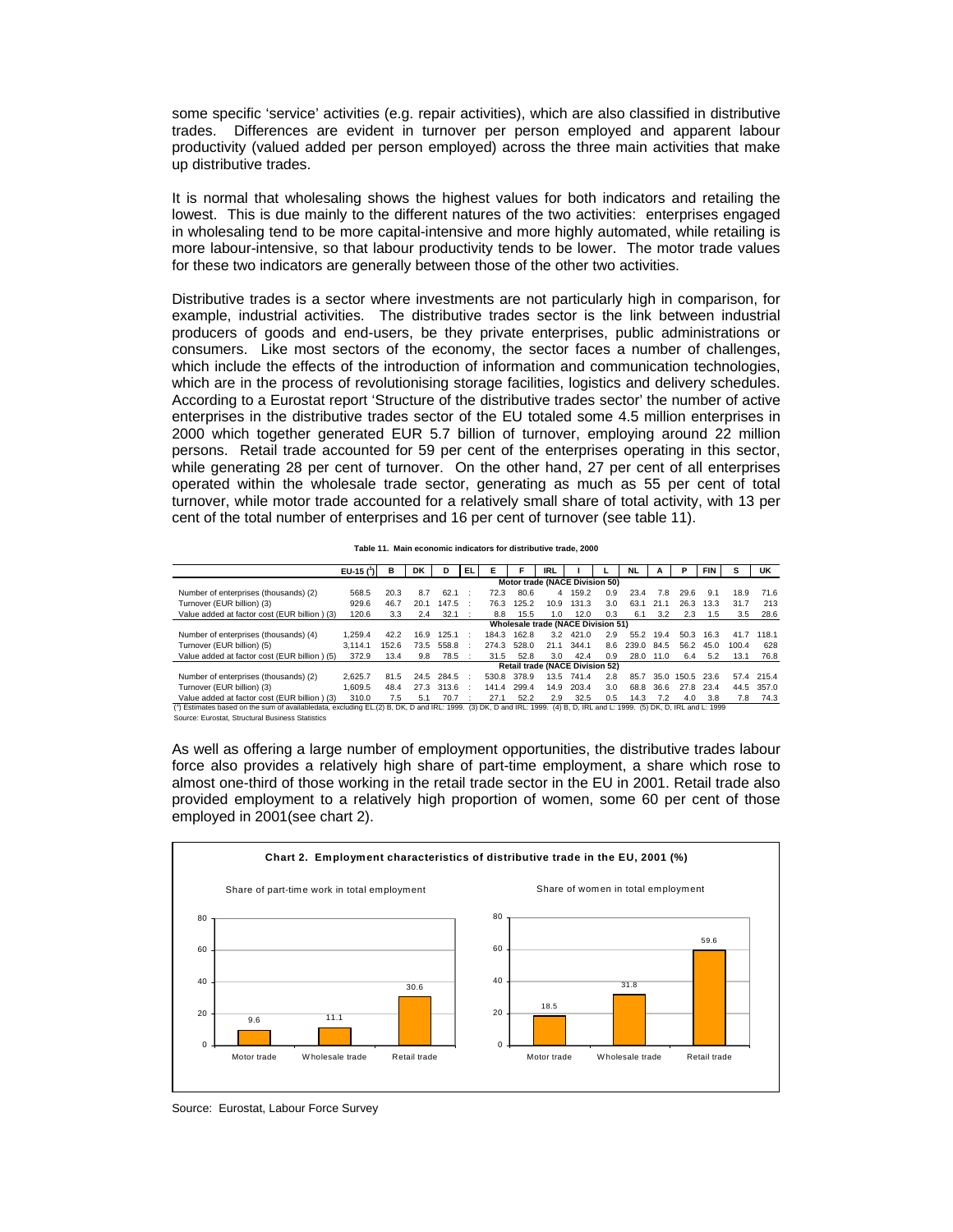Estimates for 2001 show that about three quarters (over 75 per cent) of Maltese businesses operate in services, while the other quarter is engaged in industrial activities. These different proportions are due mainly to the far greater fragmentation of the service sector than of industry. Industrial firms tend to be larger in terms of employee numbers, but there are fewer enterprises than in the service sector, where small businesses dominate. More than 50 per cent of service enterprises are in distributive trades. The distribution sector is characterised by micro and small enterprises. Data for Structural Business Statistics indicate that these enterprises, with less than 50 persons employed, accounted for 88 per cent of distribution turnover and 91 per cent of employment in 2001. Looking in more sectoral detail, motor trades tend to be particularly dominated by very small and small enterprises and wholesale trade by small and a number of medium-sized enterprises. Retail comprises almost entirely of very small enterprises less than 5 persons employed.

Employment in distribution in 2001 was an estimated 25,194 persons, an increase of 483 persons or 2 per cent over 2000. SBS estimates for 2001 indicate that, in employment terms, retail trade accounted for 53 per cent of distribution, wholesale trade 33 per cent and motor trade 14 per cent. Compared with the split of turnover this is a reversal in the positions of wholesale and retail where wholesale represents 45 per cent, retail trade 38 per cent and motor trade 17 per cent.

Another possible way of measuring the importance of an economic activity is the density of enterprises, which is to be looked at together with the average size. Density is expressed as the number of enterprises per 10 000 inhabitants.

There were 479 enterprises engaged in the sale of motor vehicles during 2001. These activities cover the wholesale, retail and commission sale of new and used motor vehicles (Group 50.1) and motor cycles (Group 50.4), as well as parts and accessories (Group 50.3), including specialist vehicles, lorries, trailers and caravans. In addition, data also covers the maintenance and repair of motorcycles, but not independent maintenance and repair services of motor vehicles (Group 50.2 dealt with separately in the next paragraph). Turnover generated by the motor trade excluding group 50.2 was Lm191.5 million, a decrease of Lm2.1 million or 1.1 per cent during 2001 against Lm193.6 million earned in 2000. Employed persons numbered an estimated 1,971 persons against 1,957 employed during 2000. Personnel costs incurred amounted to Lm8.4 million in 2001 against Lm8.1 million in 2000 whilst value added decreased appreciably by Lm5.8 million or 19.5 per cent.

There are a large number of generally small, independent repair shops that carry out repairs and servicing, roadside assistance and vehicle testing (NACE Group 50.2). These enterprises compete amongst themselves and with motor vehicles dealers (classified in NACE Group 50.1). Also competing with motor sales dealers are enterprises replacing parts that normally wear out once or more during the lifetime of a vehicle, such as tyres, filters, wiper blades, batteries and sparkplugs. Enterprise units in group 50.2 numbered 1050 during 2001. Turnover generated by this group increased by 1.5% estimated Lm13.7 million for 2001 against Lm13.5 million registered in 2000. Employment remained the same level as 2000, at 1587 persons. Most of the persons employed in this sector are working owners who represented 64.7 per cent of the total in 2001 against 63.8 per cent in 2000. Employees numbered 560 and their salaries and wages bill amounted to an estimated Lm2.03 million during 2001, slightly higher than was registered in 2000 for 574 employees. Value added reached Lm7.03 million against Lm7.1 million in 2000 whilst investment registered a healthy increase of 44.7 per cent to Lm0.77 million.

The role of service stations (NACE Group 50.5) in the retailing network has changed during the last years, with a broader mix of goods and services being offered by service stations and increased competition, normally from other retailers. During 2001 an increase of Lm2.1 million or 3.7 per cent was recorded in turnover by these retailers of automative fuel, turnover reaching Lm57.1 million whilst employment stood at 332, an increase of 18 persons. Persons employed represent 0.01 per cent of total persons employed in the whole distributive trades sector. An increase of Lm0.12 million was recorded in the amount of personnel costs paid to employees during 2001. Gross operating surplus registered a decrease of Lm1.74 million or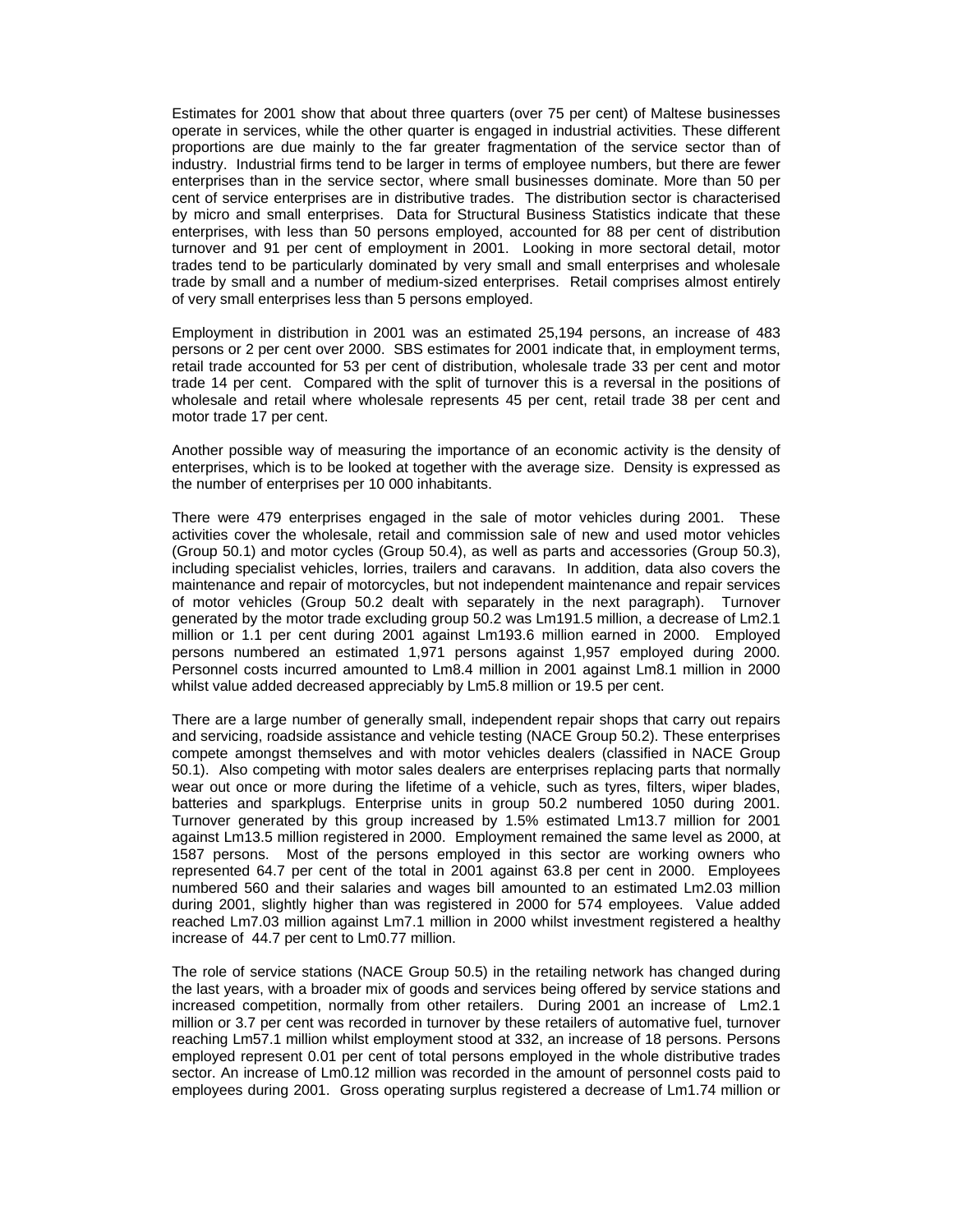31.8 per cent from Lm5.47 million obtained in 2000. Investment during 2001 stood at Lm0.7 million.

Enterprises which make up that part of the wholesale division covering agents trading on behalf and on account of others; those involved in bringing sellers and buyers together and those undertaking commercial transactions on behalf of a principal (NACE Group 51.1) represent just 4 per cent of enterprise units in the wholesale division during 2001. These enterprises generally make up a disproportionately small share of wholesaling in turnover terms as this measure only includes their commissions, whereas the turnover of own account wholesalers relates to the value of the goods resold not just the margin on these goods. Turnover registered by enterprises in group 51.1, was Lm8.4 million during 2001, representing 1.6 per cent of total turnover of wholesaling, against Lm5 million and Lm7.4 million during 1999 and 2000 respectively. Persons employed within this group were 368 in 2001, 1.5 per cent of total persons employed in the whole of the distribution trade.

Activities in NACE Groups 51.2 to 51.7 cover all wholesale trade except that undertaken by agents and that concerning motor trades. These cover resale (sale without transformation) of new and used goods to retailers, industrial, commercial, institutional and professional users, as well as other wholesalers, and also known as merchant wholesaling. The number of enterprises operating in groups 51.2 to 51.7 of wholesale for 2001 is estimated to be 1799, representing 16.9 per cent of total distributive trades' enterprises. With regard to turnover, merchant wholesaling is by far the most important activity within distributive trades. With Lm531.7 million in 2001, it accounts for 44.5 per cent of the total distributive trades turnover. Turnover during 2001 increased by Lm20.4 million or 4 per cent over Lm511.3 million in 2000. The number of employed persons stood at 7809 of which 6772 were employees whose wages and salaries amounted to Lm32.4 million in 2001 against Lm30.4 million for 6660 employees in 2000. Valued added rose to Lm84.5 million in 2001 from Lm83.3 million in 2000 whilst gross operating surplus fell by Lm0.8 million or 1.5 per cent to Lm52.2 million in 2001 from Lm53 million in 2000.

In Malta, the number of retailers was estimated to be at 7248 enterprises which represent the largest proportion of distributive trades enterprises, 68.1 per cent in 2001. This high proportion is in line with the principal characteristics of the retailing activity itself, which is constituted by a large number of small-sized enterprises. As previously observed, retail trade dominates also for employment and employs more than half of the workforce in distributive trades.

All food retailing (NACE Group 52.2 and 52.11) is to final consumers and most of these items sold by this sector are essential goods of relatively low unit value which tend to be less influenced by consumer confidence than non-food items. The high proportion 18.8 per cent of household expenditure accounted for by items typically sold by this sector can be seen from the Household Budgetary Survey (HBS) 2000. It may be noted that volumes of products retailed, include both local production as well as direct imports of the product consumed. Turnover in food retailing increased by Lm12.7 million or 7.9 per cent during 2001 to Lm174.1 million against Lm161.4 million obtained in 2000. Employment in this sector stood at 3,373 persons which is 21 persons fewer than in 2000.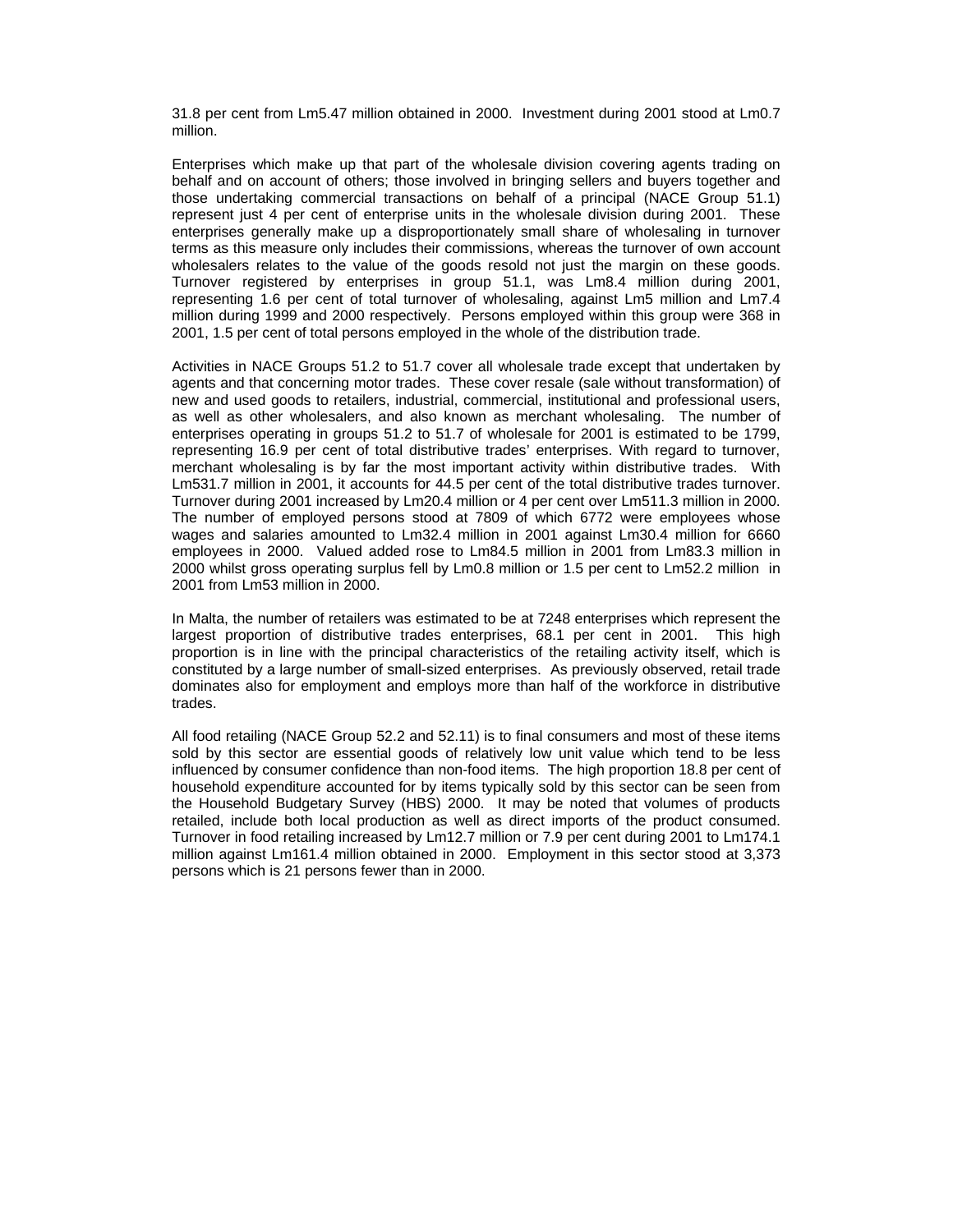## **Table 12. Retail Trade in non-food items**

| Year |                                                   |       |        |         |          |        |         |  |
|------|---------------------------------------------------|-------|--------|---------|----------|--------|---------|--|
|      | Variable                                          | 52.12 | 52.3   | 52.4    | 52.5     | 52.6   | Total   |  |
| 2000 | Number of enterprises                             | 258   | 258    | 3,092   | 56       | 1,398  | 5,062   |  |
|      | Number of births                                  | 4     | 7      | 190     | 2        | 66     | 269     |  |
|      | Number of deaths                                  | 15    | 7      | 100     | $\Omega$ | 56     | 178     |  |
|      | Number of persons employed<br>Number of employees |       | 773    | 6,690   | 71       | 1,625  | 9,454   |  |
|      |                                                   |       | 582    | 4,001   | 25       | 207    | 4,842   |  |
|      | Turnover (Lm000)                                  |       | 25,945 | 197,041 | 871      | 29,541 | 258,365 |  |
|      | Value Added at Factor Cost (Lm000)                | 1,063 | 5,295  | 42,089  | 226      | 6,659  | 55,332  |  |
|      | Personnel Costs (Lm000)                           | 63    | 1,789  | 14,705  | 58       | 669    | 17,284  |  |
|      | Gross Operating Surplus (Lm000)                   | 999   | 3,507  | 27,385  | 168      | 5,990  | 38,048  |  |
|      | Gross Investment in tangible goods (Lm000)        | 4     | 348    | 5,887   | 13       | 190    | 6,441   |  |
| 2001 | Number of enterprises                             | 261   | 257    | 3,138   | 56       | 1,407  | 5,119   |  |
|      | Number of births                                  | 12    | 10     | 201     | 5        | 103    | 331     |  |
|      | Number of deaths                                  | 7     | 7      | 74      |          | 31     | 120     |  |
|      | Number of persons employed                        | 306   | 764    | 6,831   | 69       | 1,739  | 9,709   |  |
|      | Number of employees                               | 38    | 576    | 4,115   | 17       | 317    | 5,063   |  |
|      | Turnover (Lm000)                                  | 5,694 | 26,883 | 201,188 | 841      | 37,873 | 272,478 |  |
|      | Value Added at Factor Cost (Lm000)                | 849   | 4,561  | 38,674  | 253      | 5.766  | 50,103  |  |
|      | Personnel Costs (Lm000)                           | 107   | 1,868  | 15,003  | 53       | 968    | 18,000  |  |
|      | Gross Operating Surplus (Lm000)                   | 742   | 2,693  | 23,671  | 200      | 4,797  | 32,102  |  |
|      | Gross Investment in tangible goods (Lm000)        | 4     | 375    | 4,776   | 39       | 162    | 5,358   |  |

Retail trade in non-food items covers retail sale other than food, beverages and tobacco. (NACE Groups 52.3,52.4,52.12,52.5,52.6). Retail sales may be in the form of new goods from specialized stores (Groups 52.3 and 52.4), new goods from non-specialised stores (Group 52.5) or sales not in stores (Group 52.6). Whilst some of the goods sold by this sector are small items purchased frequently, even daily, for example newspapers, many of the items can be regarded as semi-durables or durables. The sale of durable items, such as furniture and household appliances, are cyclical and are strongly influenced by consumer confidence. As well as being cyclical, non-food retailing is also seasonal, and a large proportion of sales are made in the period leading up to Christmas. There were 5119 enterprises engaged in this type of trading during 2001 and these generated turnover of Lm272.5 million against Lm258.4 million in 2000. The number of persons employed stood at 9,709 and employees numbered 5,063 and these were paid Lm18 million in wages and salaries. Value added decreased by Lm5.2 million or 9.5 per cent during 2001, while gross operating surplus reached Lm32.1 million against Lm38 million in 2000.

NACE Group 52.7 covers those enterprises engaged principally in the repair of personal and household goods including household electricals. Over 300 business units comprise this sector and turnover generated during 2001 amounted to Lm2.2 million which is just 0.2 per cent of total turnover of the whole distribution sector. Persons employed numbered 377 of which 66 employees, and personnel costs were Lm0.2 million. Value added was slightly above Lm1 million whilst gross operating surplus reached Lm0.8 million during 2001.

Tourism has developed in the second half of the  $20<sup>th</sup>$  Century, supported by a dramatic improvement in means of communications and a growing internationalization of the world economy. The growth of tourism can be seen in the evolution of the number of international tourism trips made every year. The weight of hotels and restaurants (NACE Section H) in national economies is significant. This branch of the economy can create a large number of jobs in areas that are of particular importance to certain groups of the population for example people with very few skills or persons interested in working part-time. The branch encompassing hotels, restaurants and cafes is sometimes known by its acronym: **HoReCa**. It is often associated with the tourism industry. However, tourism is a demand-side concept involving a much wider range of industries and services, which is hence better viewed a market than a services branch. It is however true that a significant part of **HoReCa** supplies the 'tourism market'. Estimates indicate that total valued added generated by this branch of the economy was equal to Lm111.7 million in 2001. According to SBS data, the breakdown of the hotels, restaurants and cafes turnover between accommodation and the provision of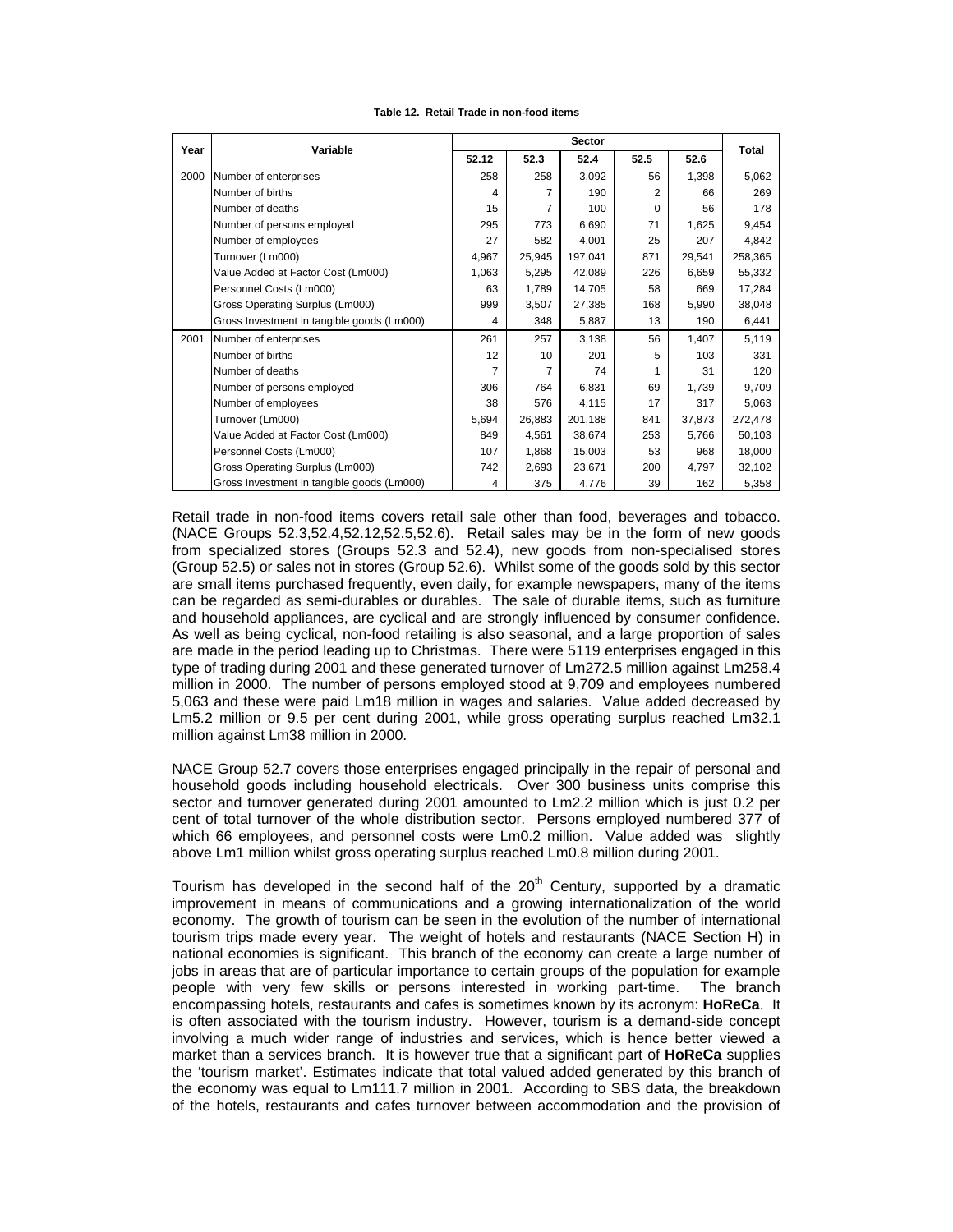food and drinks is weighted in favour of the latter. The provision of food and drinks covered by NACE Groups 55.3 to 55.5 accounted for 22.2 per cent of the valued added of NACE Section H in 2001. As of NACE Groups 55.1 and 55.2 the total turnover of both food and drinks and accommodation services represented 77.8% of the turnover for section H.

There were 17,342 persons employed in the hotels and restaurants sector in 2001. Work patterns found within the tourism sector are generally different from those found in other activities. The jobs available can often be characterized as being more flexible, and there may also be a high seasonal component to them. An estimated 71.6 per cent of the total number of persons in employment in hotels and restaurants in Malta in 2001 worked full-time.

SBS report average personnel costs per employee in hotels and restaurants generally lower than in other service sectors. In 2001, they were Lm3,154 per employee. Flexible working patterns and a high presence of unskilled manpower may explain these levels. This ratio may also be influenced by the importance of part-time and seasonal work.

There were 218 hotels and similar establishments in 2001, with a capacity of some 40,000 bed places. The average number of bed places per establishment exceeded 180. The hotel sector has experienced in recent years a general trend towards a gradual increase in accommodation capacity in absolute terms as well as in terms of the average size of each establishment.

Restaurants and bars are present in virtually every local community where, in addition to their economic weight, they also play a significant social role. In the same way as accommodation services, this sector is also very diverse as businesses can be very different in size, from small, family-run outlets to multinational franchises, or from local bars, snack outlets and fastfood chains to high-class establishments.

All of these activities are covered by the statistics presented in so far as their principal activity is the provision of drinks and meals. Enterprises offering food and drink as a complement to their core business are not included. Most notable amongst these enterprises are hotels, cinemas, recreation parks, and ferries where, in some cases, the sale of food and drinks may represent an important proportion of revenues.

Restaurants, bars and catering together form the largest tourism activity, although, unlike for example hotels, they are not exclusively serving tourists but also local customers. The total turnover of this sector reached Lm62.9 million in 2001 as against Lm63.5 million in 2000 and Lm68.4 million in 1999.

Employment in restaurants, bars and catering enterprises was estimated to be 7,378 persons during 2001 against 6,958 in 2000 and 7,363 in 1999. The relatively low average personnel costs faced by enterprises in this sector may be the result of the low average qualification of the workforce and the importance of part-time work.

Travel services are defined as units engaged in arranging transport, accommodation and catering on behalf of travelers. The activity is covered by NACE Group 63.3 that encompasses furnishing Travel information, advice and planning, arranging made-to-measure tours, accommodation and transportation for travelers and tourists, furnishing tickets, the sale of packaged tours and the activities of tour operators and of tourist guides.

Travel agencies generated Lm18.7 million of valued added in 2001, a decrease of Lm3.9 million or 17.3 per cent over 2000. Turnover amounted to Lm82.7 million in 2001 as compared with Lm79 million earned during 2000.

Employment in travel agencies reached 1675 persons during 2001 a decrease of 0.7 per cent over 2000. Average unit personnel costs at Lm4,558 per head, tend to be somewhat lower in travel agencies when compared to other service activities, but generally higher that in other tourism related activities. Personnel costs were estimated to be Lm5.8 million during 2001, representing just under 7 per cent of turnover.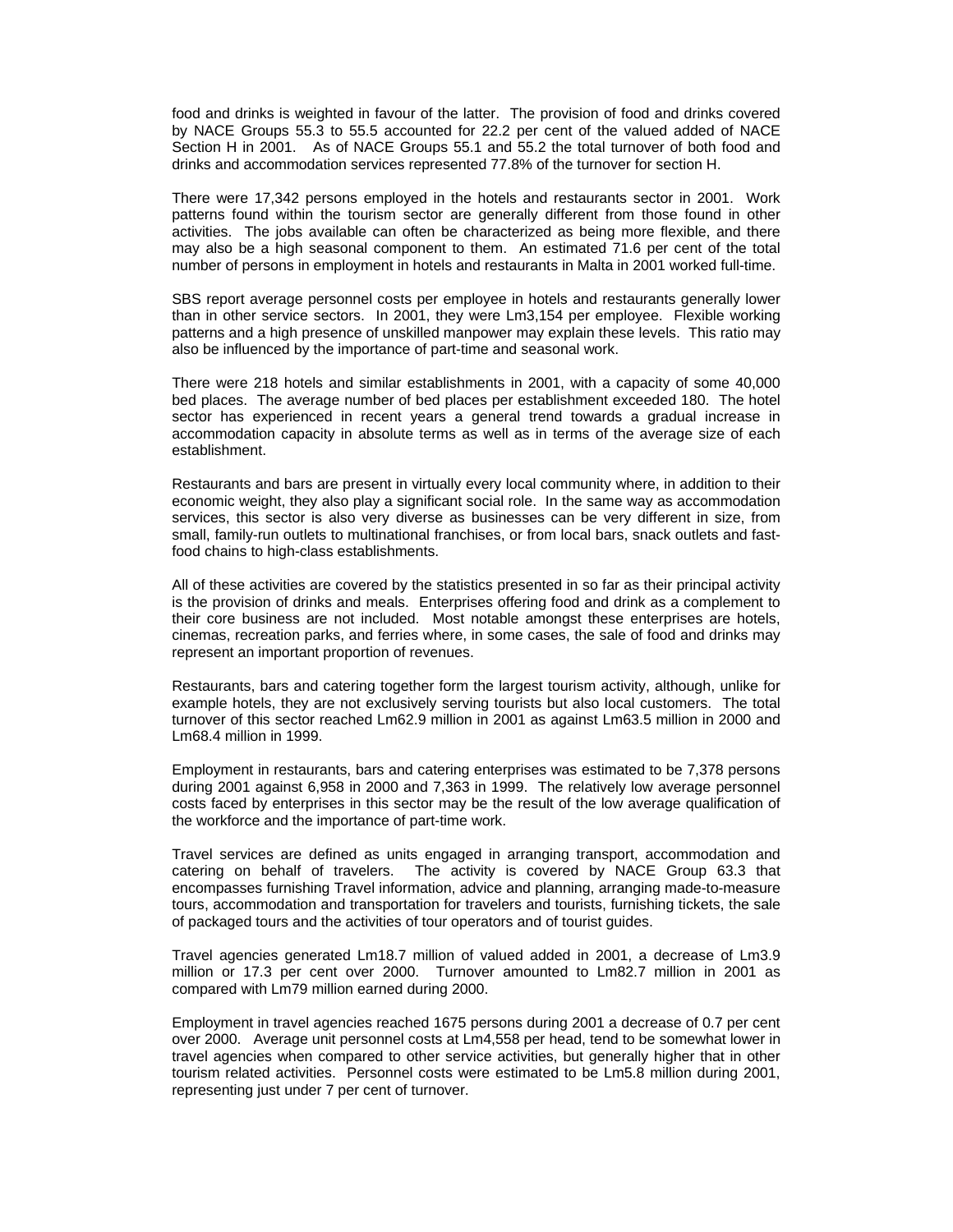In NACE, transport services are broken down into: land transport (NACE division 60), which includes railways, urban transport, road and road freight transport, as well as transport by pipelines; water transport (NACE Division 61); air transport (NACE Division 62); and supporting and auxiliary transport activities (NACE Division 63), which cover cargo handling and storage, the operation of railway stations, ports and airports, travel agencies and tourist assistance activities. However, travel agencies (NACE Group 63.3) are covered with tourism. It should be noted that SBS data relate only to the transport industry itself, and not transport traffic. In other words, they do not cover functioning indicators such as the quantity of freight or the number of transported passengers per kilometre.

There was a strong and consistent growth witnessed by the transport services sector of the economy over the past 20 years. It is estimated that transport services generated approximately Lm155.8 million of valued added, a decrease of 0.5 per cent over 2000. On average, land transport accounted for some 8.9 per cent of the total, whilst air transport generated 56.2 per cent and water transport only 5.6 per cent. Auxiliary transport services generated the remaining 29.3 per cent of transport services value added. Turnover is estimated to have reached Lm239.9 million during 2001, a decrease of 1.49 per cent over 2000.

There were 9,232 persons employed in transport services, of whom 2,144 worked in land transport, 1986 in air transport and 762 in water transport. Services auxiliary to transport activities employed 4340 persons. Average unit personnel cost in the transport services was estimated to be Lm5,424 during 2001 as against Lm5,910 obtained in 2000. Total personnel costs reached Lm41.6 million, a decrease of Lm4.3 million or 9.4 per cent.

Technological advances have had a significant impact on the way financial services are provided. Home banking is becoming increasingly popular whilst bank cards now regroup several functions that required separate cards in the past, such as Europe-wide access to automated teller machines (ATMs), credit cards, telephone cards etc. The average number of branches (local units) per thousand inhabitants gives some idea of the density and accessibility of credit institutions. This indicator can be regarded as a rough measure of the proximity of credit institutions to their clients. Latest data available from credit institutions gives 0.275 local units per thousand inhabitants. To get a complete picture of the retail accessibility, the number of Automatic Teller Machines (ATMs) owned by credit institutions should also be taken in consideration. There are about 150 ATMs in Malta, on average about 0.37 ATMs per thousand inhabitants.

 Besides their importance in the functioning of markets, financial services (NACE Section J) also constitute a sizeable branch of the economy. During 2001 these generated Lm197.6 million of value added. The financial services sector employed 4713 persons in 2001, which is about 6.5 per cent of total services (NACE Section G to K) employment. Average unit personnel costs in this sector were Lm9,306 in 2001 whilst personnel costs totaled Lm43.5 million. There were 125 enterprises during 2001 of which 56 were found in financial intermediation (NACE Division 65).

There were 69 enterprises operating within the insurance and pension funding, administration security broking and fund management, in Malta during 2001. Data for employment show that these enterprises employed 727 persons in 2001. Personnel costs amounted to Lm5.6 million whilst average unit personnel costs stood at Lm9,053.

Renting enterprises are generally smaller than the average service enterprises. Average employment was generally very low, in many cases one part-timer per enterprise. Nace 71 covers the activities of renting of machinery and equipment without operators and the renting of personal and household goods. This service activity includes for example, the renting of transport equipment (automobiles, boats, aeroplanes, etc.), the renting of agricultural, construction or office equipment. The interpretation of statistical ratios within renting activities should be carried out with great caution, bearing in mind the specific nature of this activity. Renting enterprises may indeed record much higher financial income and relative costs or depreciation compared to enterprises active in other service areas. As a consequence, ratios relying on indicators such as gross value added may appear over-estimated. Apparent labour